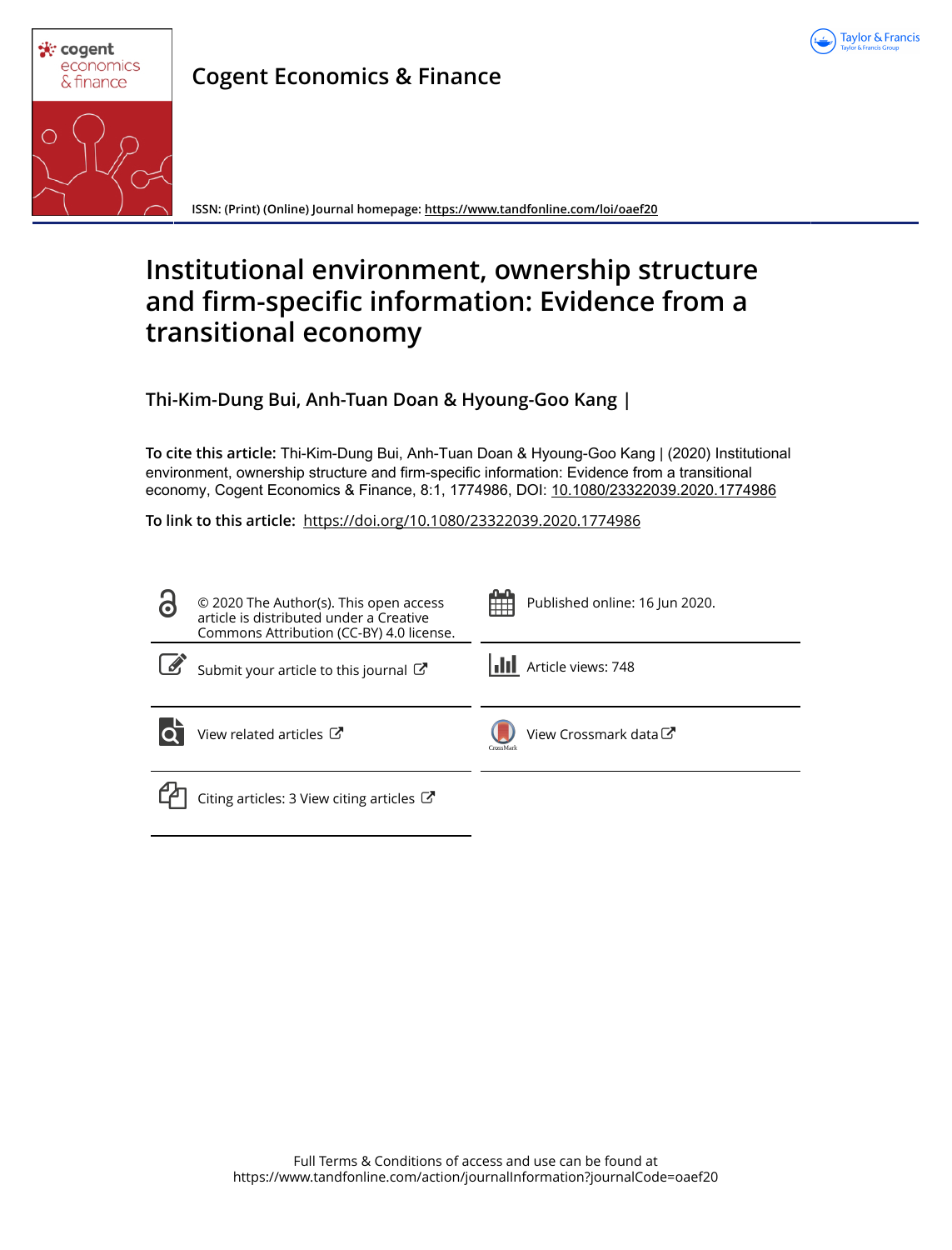



Received: 06 December 2019 Accepted: 23 May 2020

\*Corresponding author: Thi-Kim-Dung Bui, Department of Finance, School of Business, Hanyang University, Seoul, South Korea.

E-mail: dungbtk@hanyang.ac.kr; dungbtk@dlu.edu.vn

Reviewing editor: David McMillan, University of Stirling, Stirling, UK

Additional information is available at the end of the article

## **FINANCIAL ECONOMICS | RESEARCH ARTICLE**

## Institutional environment, ownership structure and firm-specific information: Evidence from a transitional economy

<span id="page-1-0"></span>Thi-Kim-Du[n](http://orcid.org/0000-0003-2580-3507)g Bui $\mathbb{D}^{1,2*}$  $\mathbb{D}^{1,2*}$  $\mathbb{D}^{1,2*}$  $\mathbb{D}^{1,2*}$ , Anh-Tuan Doan $\mathbb{D}^3$  $\mathbb{D}^3$  and Hyoung-Goo Kang<sup>1</sup>

**Abstract:** This study examines the relationship between ownership structure and stock price informativeness in a transitional economy characterized by an underdeveloped corporate governance system. Using a sample of 322 publicly listed companies in Vietnam covering a 10-year period from 2009 to 2018, we evaluate how national governance quality affects the impact of ownership type on stock price informativeness. We find the evidence that government-owned firms tend to have higher synchronous (lower informative) stock prices, whereas the opposite is true for the foreign-owned firms. Furthermore, the stock price informativeness of government-owned firms is higher when there is an increase in national governance quality. This study finds no significant difference in governance quality benefits between foreign-controlled and non-foreign firms. These findings suggest that the institutional channel plays an important role in determining the informativeness of

## ABOUT THE AUTHORS

Thi-Kim-Dung Bui is a Ph.D. student in Finance at the Department of Finance, School of Business, Hanyang University, Seoul, South Korea. She is also a lecturer at the Faculty of Economics and Business Administration, Dalat University, Lamdong, Vietnam. Her research focuses on corporate finance, financial markets and institutional environment.

Email: dungbtk@hanyang.ac.kr; dungbtk@dlu. edu.vn

Dr. Anh-Tuan Doan is a research associate in finance and banking at the International School of Business, University of Economics Ho Chi Minh City, Vietnam. His current research focuses on green innovation, corporate governance, banking management, financial markets, and efficiency of financial institutions. Email: tuandoan@isb.edu.vn

Hyoung-Goo Kang is an associate professor of the department of finance at Hanyang University Business School in Seoul, South Korea. His research focuses on machine learning (econometrics), financial innovations, innovative institutions, strategic process, asset allocation, and the big data approach to behavioral economics.

Email: hyoungkang@ehanyang.ac.kr

## PUBLIC INTEREST STATEMENT

Better developed institutional environment results in greater availability of reliable firm-specific information. The influence of institutional characteristics on the stock price informativeness can be involved to informed trading and informative pricing, which are determined by the costs and benefits of information collection. An emerging question in the midst of this debate is whether institutional development and transparency regulations are adequate proxies for measuring amounts of firm-specific information in stock prices. This study aimed to examine the relationship between ownership structure and stock price informativeness, considering the role of national governance quality in an emerging country. The study found that higher foreign ownership is associated with higher stock price informativeness, whereas higher government ownership is associated with lower stock price informativeness. In addition, the result suggests that national governance quality plays an important role in improving the informative stock prices of government-owned firms.





© 2020 The Author(s). This open access article is distributed under a Creative Commons Attribution (CC-BY) 4.0 license.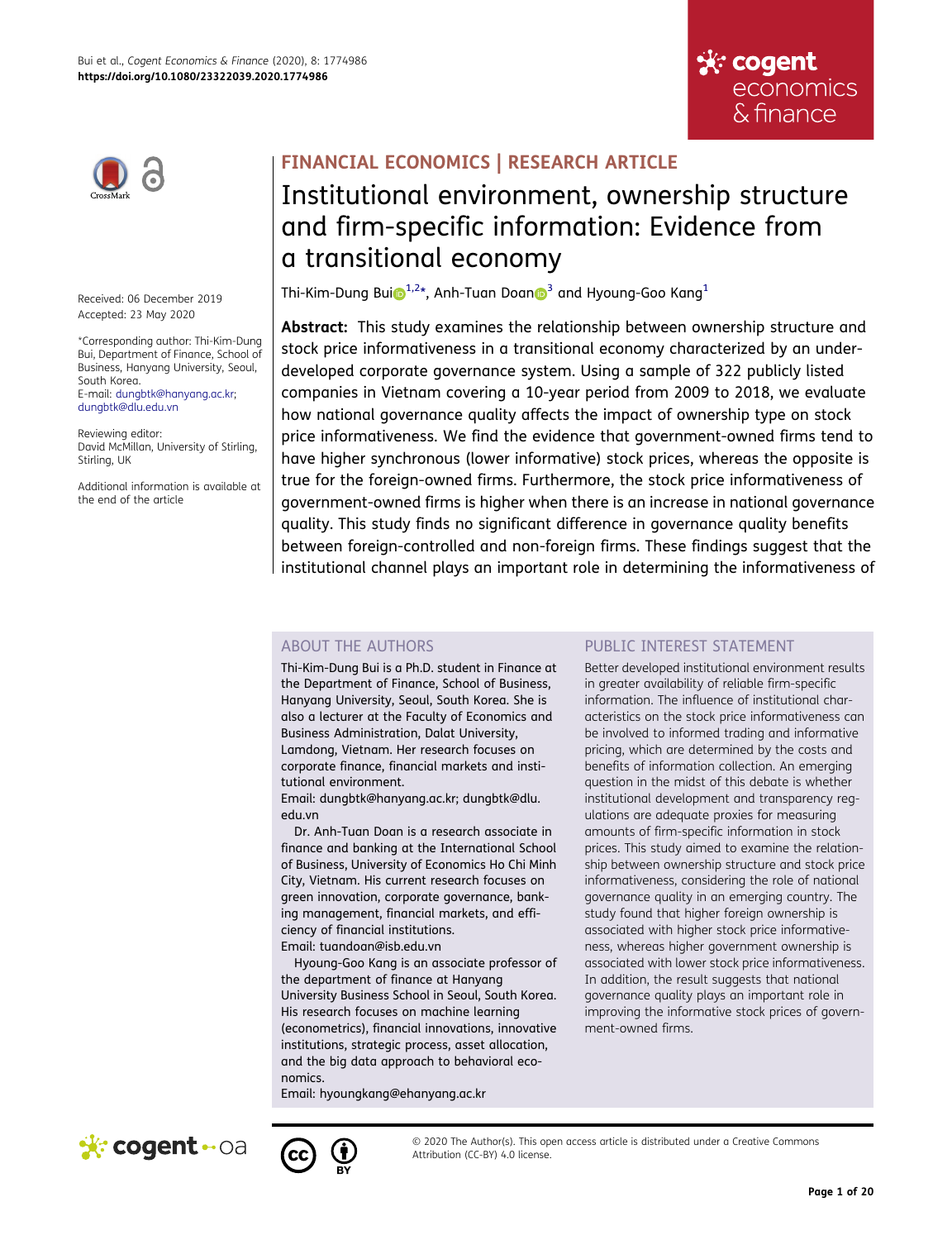the stock prices of government-controlled firms, especially in transitional economies.

## **Subjects: Environmental Economics; Corporate Finance; Investment & Securities**

**Keywords: firm-specific information; ownership structure; institutional environment**

#### **1. Introduction**

Recently, researchers have shown an increased interest in stock price informativeness or stock price synchronicity. Studies indicate that the incorporation of firm-specific information into prices generally varies systematically with the institutional infrastructure of the market. Together, these studies conclude that stock price movements are more synchronous (i.e., less informative) in developing countries, including emerging markets. than in developed markets (He et al., [2013](#page-19-0)). The nascent literature provides a considerable understanding of the two main causes of higher stock price synchronicity in emerging countries. The first is the weak regulations on information disclosure and poor investor protection in developing markets, which discourages informed trading and limits the incorporation of firm-specific information into stock prices, leading to more synchronous (or less informative) stock prices (Chan & Hameed, [2006](#page-19-1); Morck et al., [2000](#page-19-2)). The second is the corporate ownership structure. Corporate ownership structures in developing markets are well characterized by concentrated ownership and a high control-ownership wedge, which is a major source of firm-level agency problems (Gul et al., [2010\)](#page-19-3). Concentrated control power in excess of ownership rights allows firms to selectively disclose valuerelevant, private information to outside minority shareholders. The cost to acquire private information is likely to be higher, which discourages informed trading and leads to less informative stock prices.

<span id="page-2-3"></span><span id="page-2-1"></span><span id="page-2-0"></span>One interesting question raised is whether there any difference between foreign ownership and other kinds of ownership in terms of stock price informativeness, and whether the institutional environment could improve the relationship between ownership structure and stock price synchronicity. Many studies investigate the relationship between ownership structure and stock price informativeness. (Boubaker et al., [2014;](#page-19-4) Brockman & Yan, [2009](#page-19-5); Gul et al., [2010](#page-19-3); Hasan et al., [2014](#page-19-6); Vo, [2017\)](#page-20-0). However, most works tend to focus on developed markets, while stock price movements are more synchronous in developing countries, including emerging countries (He et al., [2013\)](#page-19-0). Moreover, these studies provide mixed results on the nexus between ownership structure and stock price informativeness. In addition, studies on the ownership-stock price informativeness relationship with national governance quality are scarce. In recent papers, Vo [\(2017\)](#page-20-0) examines the relationship between foreign ownership and stock price informativeness in Vietnam, while Hasan et al. [\(2014](#page-19-6)) reveal evidence of a relationship between institutional development and stock price synchronicity in the China market. Hence, further investigation is vital to provide deeper understanding of the relationships among ownership structure, stock price synchronicity, and national governance quality.

<span id="page-2-6"></span><span id="page-2-5"></span><span id="page-2-4"></span><span id="page-2-2"></span>This study investigates stock price informativeness in Vietnam, a key emerging country in Asia with a unique institutional that differs from those of other emerging economies. In the mid-1980s, Vietnam began a comprehensive economic reform to transform the centrally oriented economy into a market-oriented economy. This reform yielded significant results in many regards. In recent years, Vietnam's financial markets grew rapidly and become an important channel to raise funds to finance firms' investments. In 2007, Vietnam has become a member of the World Trade Organization. As a result of financial liberalization, there has been an increase in the presence of foreign investors in terms of trading volume and stock ownership (Vo, [2015\)](#page-20-1). Foreign investors, with well-equipped techniques, could mitigate agency problems and promote corporate governance, which in turn improves corporate transparency as well as the reliability of firms' disclosures, and thus improve stock price informativeness. In addition, one important aspect of the economic reform is the privatization of state-owned firms. Although the Vietnamese government made substantial efforts, it still holds a significant percentage of the shares of listed firms. High state ownership might be associated with agency problems and information asymmetry, especially in transitional economies with relatively weak institutional environments (Tran et al., [2018\)](#page-19-7).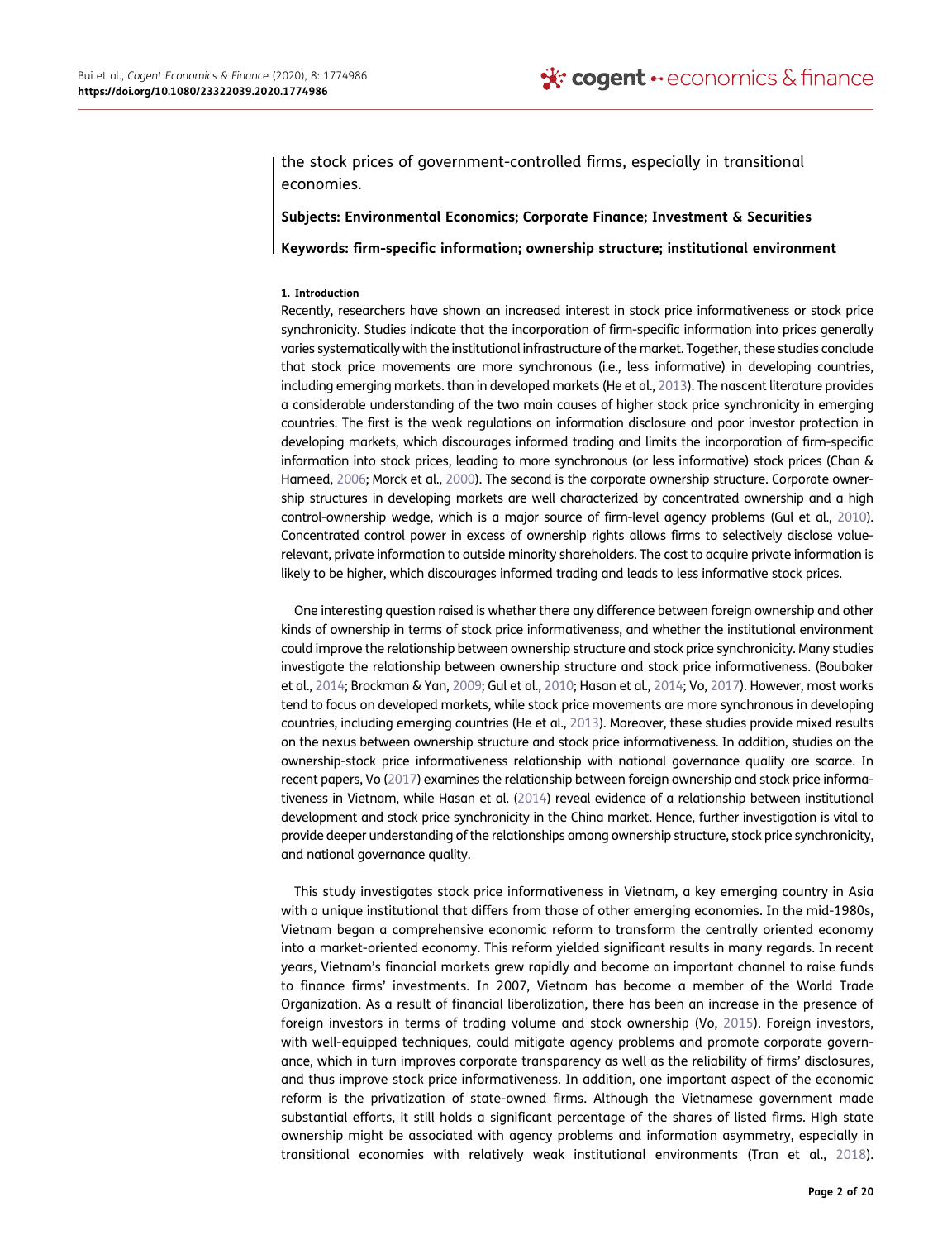<span id="page-3-3"></span>Moreover, with the characteristic of dominant government ownership in Vietnamese firms, it is reasonable to expect that an increase in the level of state ownership will result in lower stock price informativeness. Notably, state ownership in transitional economies has financial and political privileges over non-state ownership (Vo, [2018](#page-20-2)). Thus, national governance quality tends to create an advantageous environment for state ownership. In the context of Vietnam, we expect that national governance quality will moderate the relationship between state ownership and stock price informativeness.

This study aims to investigate the relationship between ownership structure and stock price informativeness in Vietnam. Specifically, we examine whether different firm ownership types can explain the differences in the level of firm-specific information. We also question whether governance quality strengthens or weakens the relationship between ownership structure and firm stock price synchronicity. We make several contributions to the literature. First, different from recent studies that use different types of ownership to test ownership involvement, this study compares the different effects of state ownership and foreign ownership on stock price informativeness in the context of a transitional economy. For example, as discussed above, Vo ([2017](#page-20-0)) examines only the relationship between foreign ownership and stock price informativeness in Vietnam. Ben-Nasr and Cosset ([2014](#page-19-8)) concentrate on the relationship between state ownership and stock price informativeness. Furthermore, other studies examine the relationship between block ownership and synchronicities, such as those by Boubaker et al. ([2014](#page-19-4)) and Brockman and Yan [\(2009\)](#page-19-5). To the best of our knowledge, no research addresses whether informative stock prices may be different for foreign-owned firms and government-held firms under specific ownership profiles.

<span id="page-3-1"></span>Second, this study aims to contribute to the literature about the relationship between national governance quality, ownership structure, and stock price informativeness. We attempt to discover whether national governance quality plays a role in determining the relationship between ownership structure and firm stock price informativeness. The literature establishes a negative relationship between institutional development and stock price synchronicity. For example, Hasan et al. ([2014](#page-19-6)) indicate that improved property rights, better law enforcement, and greater political pluralism are all associated with higher stock price informativeness. However, Hasan et al. ([2014](#page-19-6))'s study concentrates only on the nexus between institutional development and stock price synchronicity. In line with Hasan's work, Ben-Nasr and Cosset [\(2014\)](#page-19-8) conclude that the relationship between ownership and stock price informativeness depends on political institutions. However, their study focuses only on state ownership and uses the number of trademark applications, the number of lawyers, and the proportion of non-Communist party members to form variables to measure of legal and political institutions. Different from their studies, our research highlights the effect of national governance quality on different kinds of ownership. Moreover, we use the World Bank's Worldwide Governance Indicators(WGI), the most widely used indicator, to measure national governance quality.

The rest of this paper is organized as follows. Section [2](#page-3-0) presents a literature review and Section [3](#page-6-0)  describes the data and methodology of the research. Section [4](#page-8-0) outlines the empirical results, and Section [5](#page-18-3) concludes.

#### <span id="page-3-0"></span>**2. Literature review**

### *2.1. Stock price informativeness and ownership structure*

<span id="page-3-2"></span>Stock price informativeness (Roll, [1988](#page-19-9)) expresses the degree to which firm-specific information incorporate into the stock prices. Roll [\(1988](#page-19-9)) argues that the extent to which stock prices move together depends on the relative amounts of firm- and market-level information incorporated into stock prices. The author concludes that a broad market and industry influences explain only a small portion of stock price movements. In particular, R-squared is used as an indicator of stock return synchronicity. A low R-squared indicates that the stock price incorporates more firm-specific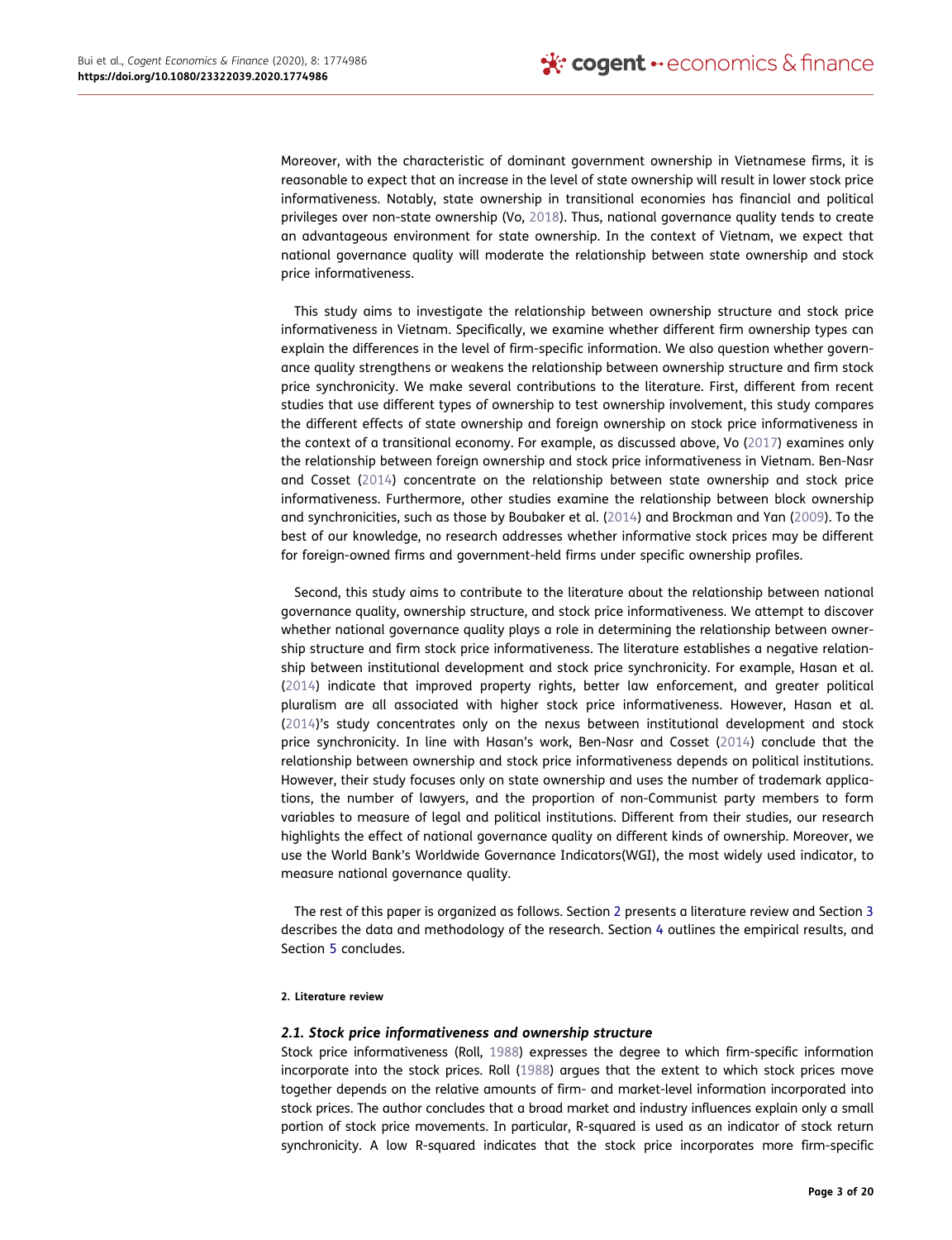information, leading to higher stock price informativeness. The higher the R-squared, the more the stock synchronicity with market movements. Building on these findings, Morck et al. [\(2000](#page-19-2)) document that R-squared is lower in countries that have better investor property rights protection. They reveal that the better property rights protection is, the stronger the incorporation of firm-specific information into prices will be. The paper mentioned above motivated several thorough studies of stock price informativeness in many different aspects—the link between stock price synchronicity and efficient capital allocation, corporate governance, audit quality, and voluntary disclosure (Boubaker et al., [2014](#page-19-4)), and especially, the relationship between ownership structure and stock price informativeness.

<span id="page-4-1"></span>A large and growing body of literature investigates the relationship between ownership structure and stock price informativeness. Most related studies focus on developed markets; however, stock price movements are more synchronous in developing countries, including emerging countries. Moreover, these studies provide mixed results on the nexus between different ownership structures (concentrate ownership, state ownership, and foreign ownership) and stock price informativeness. The literature provides several reasons to conclude that block ownership is associated with the level of firm-specific information incorporated into stock prices. According to Grossman and Stiglitz [\(1980\)](#page-19-10), stock price efficiency is inversely related to the cost of acquiring firm-specific information. As a group, blockholders tend to have access to more precise firm-specific information at a lower cost than do non-blockholders. This informational advantage of block ownership would then reveal itself in an increase in informed trading and lead to more informative pricing (Piotroski & Roulstone, [2004\)](#page-19-11). Similarity, Brockman and Yan ([2009](#page-19-5)) expand the blockholder literature by analyzing the impact of block ownership on firms' information environment. They conclude that both inside and outside blockholders have an informational advantage over uninformed, diffuse stockholders. This informational advantage reveals itself in the firm-specific component of stock returns. Their empirical findings confirm that blockholders increase the probability of informed trading and idiosyncratic volatility and decrease the firm's stock return synchronicity.

<span id="page-4-4"></span><span id="page-4-3"></span><span id="page-4-2"></span><span id="page-4-0"></span>In regard to agency theory, Shleifer and Vishny [\(1986\)](#page-19-12) suggest that ownership concentration is a significant internal corporate governance mechanism that helps limit agency problems deriving from the separation of ownership and control. Based on the monitoring effects of ownership structure, controlling shareholders have strong incentives to monitor actively and real power to discipline or influence management. This helps mitigate the agency problems, which in turn leads to improved performance (Jensen & Meckling, [1976](#page-19-13)). In contrast, based on the argument in favor of the expropriation effect of ownership, other studies find negative interactions between ownership and firm performance. According to Filatotchev et al. ([2012](#page-19-14)), concentrated ownership may raise conflicts of interest between controlling shareholders and minority shareholders. The agency problem shifts from the traditional principal-agent conflict to principal-principal conflict (Young et al., [2008](#page-20-3)) in the presence of high ownership concentration. In summary, concentrated ownership shows two different signs of its impact on firm performance. A question that naturally arises is whether different ownership types have different impacts on stock price informativeness.

<span id="page-4-5"></span>There is a large volume of papers on the impact of different types of ownership on stock price informativeness, specifically in terms of foreign ownership and state ownership. On the one hand, most studies report a positive relationship between foreign ownership and stock price informativeness. For example, Gul et al. ([2010\)](#page-19-3) investigate the effects of the largest-shareholder ownership concentration, foreign ownership, and audit quality on stock price synchronicity and find a negative association between foreign ownership and synchronicity. He et al.'s ([2013](#page-19-0)) study on the relation between large foreign ownership and the informativeness of stock prices in 40 markets supports this view. The authors conclude that large foreign ownership is positively related to price informativeness, and that the effect of large foreign ownership is higher in developed economies and markets with better investor protection and a transparent information environment. Similarly, Vo [\(2017](#page-20-0)) examines the relationship between foreign ownership and stock price informativeness in Vietnam, and finds a positive correlation between foreign ownership and stock price informativeness. A common explanation for this link relies on the characteristic of foreign investors, who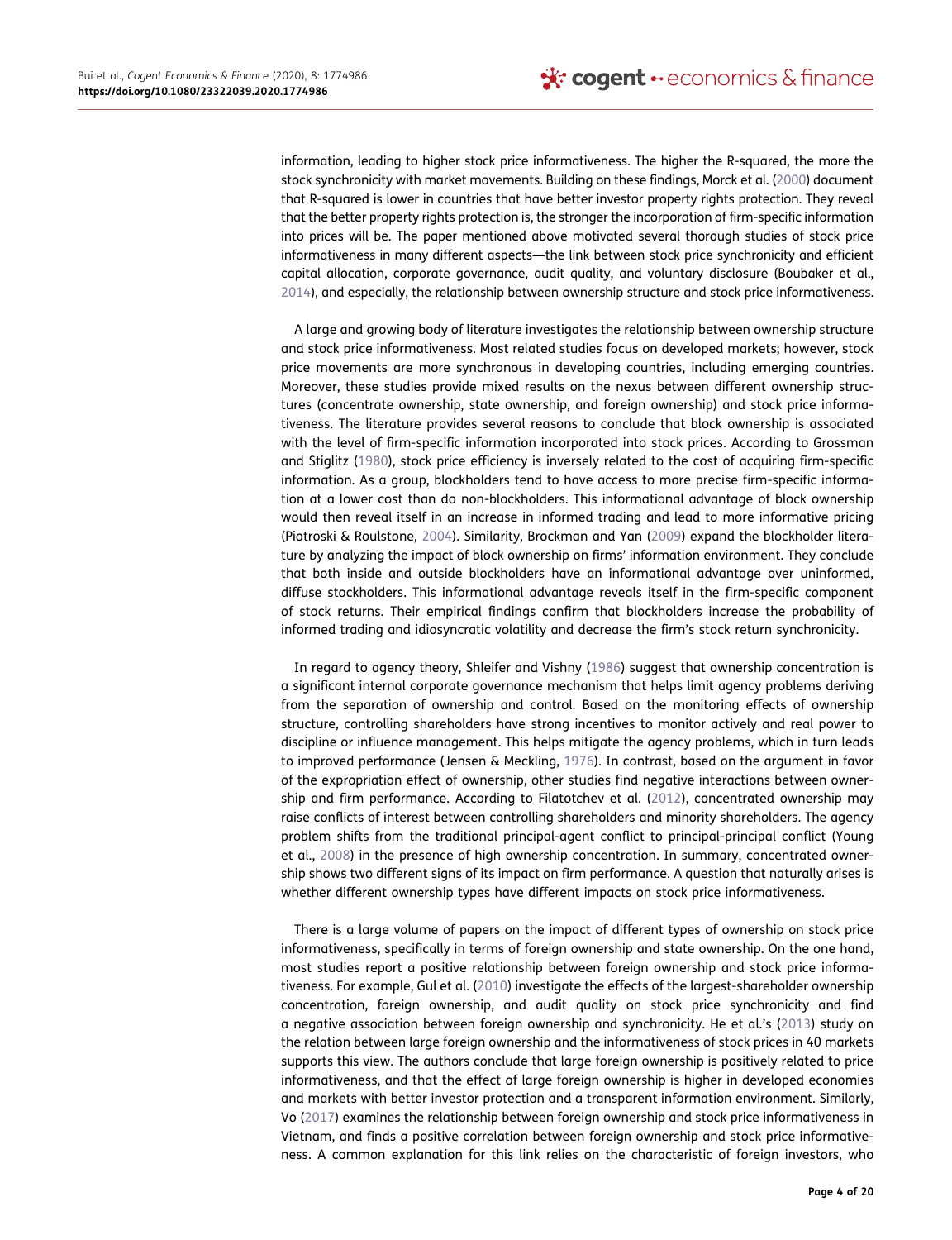<span id="page-5-4"></span><span id="page-5-3"></span><span id="page-5-2"></span><span id="page-5-1"></span>possess better information than local investors do for their trading (Froot & Ramadorai, [2001](#page-19-15); Grinblatt & Keloharju, [2000\)](#page-19-16). In addition, since foreign investors could enhance the corporate governance environment and the quality of disclosure of their invested firms (Fan & Wong, [2002](#page-19-17); Gul et al., [2010](#page-19-3); Jin & Myers, [2006](#page-19-18); Morck et al., [2000;](#page-19-2) Shleifer & Vishny, [1989](#page-19-19)), more foreign ownership can reduce the firm's stock return volatility and hence lower the volatility in the domestic stock markets of emerging countries (Vo, [2015](#page-20-1)). This in turn reduces transaction costs, information costs, and risk exposure. The above argument suggests that higher foreign ownership is associated with a transparent environment, which reduces the firm-specific information costs and encourages informed trading, thereby resulting in higher stock price informativeness.

On the other hand, recent empirical studies analyze the link between state ownership and stock price informativeness. For example, one study by Ben-Nasr and Cosset [\(2014\)](#page-19-8) examines the relationship between state ownership and stock price informativeness of 41 countries between 1980 and 2012. They find an inverse association between state ownership and stock price informativeness and suggest that state ownership is associated with less transparency, which discourages investors from trading based on private information and reduces the incorporation of private firm-specific information into stock prices. In the same vein, Gul et al. ([2010](#page-19-3)) assert that synchronicity is higher when the largest shareholder is government-related. Generally, high state ownership might be associated with agency problems and information asymmetry, especially in transitional economies with relatively weak institutional environments (Tran et al., [2018\)](#page-19-7). In addition, as dominant government ownership is characteristic in Vietnamese firms, it is reasonable to assume that an increase in the level of state ownership will result in lower stock price informativeness. Based on the abovementioned arguments, we propose the first hypothesis:

*Hypothesis 1a. Compared with domestic privately owned enterprises, state-owned enterprises are significantly associated with lower stock price informativeness.*

*Hypothesis 1b. Compared with domestic privately owned enterprises, foreign-owned enterprises are significantly associated with higher stock price informativeness.*

## *2.2. National governance quality*

<span id="page-5-5"></span><span id="page-5-0"></span>The institutional environment affects the economy and financial market, as both theoretical and empirical studies prove. According to Aslan and Kumar ([2012](#page-19-20)), national governance quality has strong effects on the principal-agent conflict at the firm level. Good governance reduces transaction costs and uncertainty, and ultimately affects firm performance (Ngobo & Fouda, [2012](#page-19-21)). Morck et al. ([2000\)](#page-19-2) also identify the relationship between stock return synchronicity with measures of institutional development. They argue that measures of property rights do explain the difference between the co-movement of stock prices between poor and rich economies, and strong property rights promote informed arbitrage, which improves the capitalization of firm-specific information. Thus, studies on the relationship between national governance mechanisms, ownership structure, and stock price informativeness are necessary to clarify the moderating role of national governance quality.

<span id="page-5-6"></span>Nguyen et al. [\(2015](#page-19-22)) examine the relationship between ownership concentration and the financial performance of firms in Vietnam and Singapore, and how national governance quality moderates the relationship. The authors find that ownership concentration has a positive and significant effect on a firm's performance, and this result remains unchanged after controlling for the dynamic nature of the ownership concentration-performance relationship. Moreover, they state that national governance quality plays a significant role in moderating the relationship between ownership and firm performance. In support, Ben-Nasr and Cosset ([2014](#page-19-8)) examine the nexus between state ownership and stock price informativeness of 41 countries worldwide between 1980 and 2012. The authors find that the relationship between state ownership and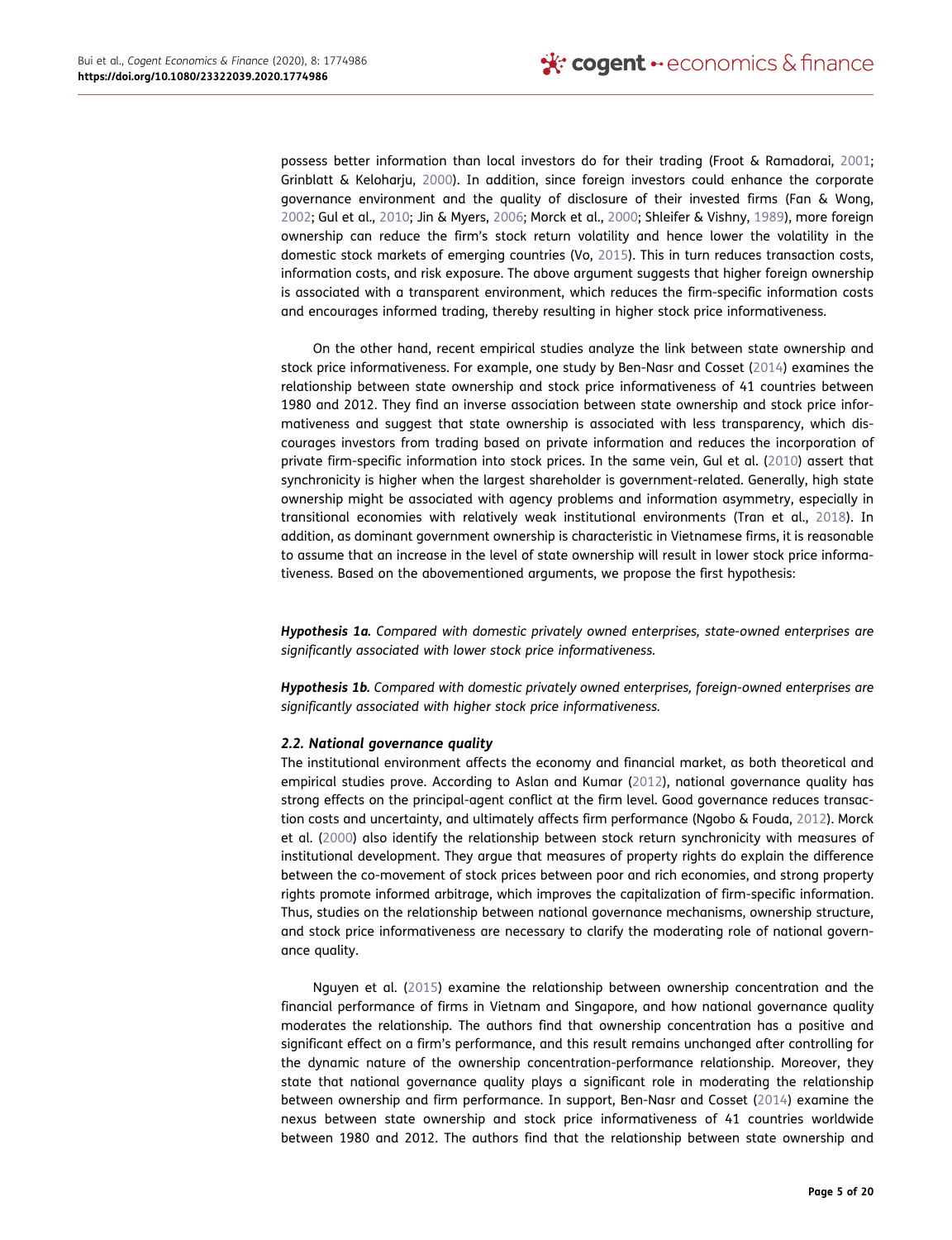stock price informativeness depends on the political institutions. In particular, state ownership is associated with lower stock price informativeness in countries with fewer political rights. Using a sample covering the period 1998–2007 in China, Hasan et al. ([2014](#page-19-6)) reveal that better law enforcement, improved property rights, and greater political pluralism are all correlated with higher stock price informativeness. Moreover, better institutions have a clear effect on stock price informativeness for firms with higher state ownership and lower foreign ownership. Notably, state ownership in transitional economies has financial and political privileges over nonstate ownership (Vo, [2018](#page-20-2)). Thus, national governance quality tends to create an advantageous environment for state ownership. In the context of Vietnam, we expect that national governance quality will moderate the nexus between state ownership and stock price informativeness. We formulate the second hypothesis as follows:

*Hypothesis 2a. National governance quality has a significant influence on the relationship between government ownership and stock price informativeness.*

*Hypothesis 2b*. *National governance quality has an insignificant influence on the relationship between foreign ownership and stock price informativeness.*

#### <span id="page-6-0"></span>**3. Data and methodology**

### *3.1. Data selection*

Our sample includes all non-financial firms listed on the Ho Chi Minh Stock Exchange for the period from 2009 to 2018. As our study focuses on non-financial firms, we start by dropping banks, insurance companies, and stock companies due to the different nature of these business. For the firm to be included in our sample, we require it to be listed and remain listed for the study period. We also exclude all stocks with negative market-to-book ratios. To minimize measurement errors, we check and drop observations below the 1st percentile and above the 99th percentile if variables have outliers, which is generally a judgment call. This process left us with an unbalanced dataset consisting of 322 firms and 2,038 observations from the initial 2,580 observations. We capture daily market- and firm-level returns from the Datastream database, one of the most comprehensive and in-depth financial and macroeconomic platform providing world-wide data on equities, stock market indices, currencies, and company fundamentals. For a firm to be included in our sample, we require it to have for at least 200 trading days in a particular year. The dataset for ownership is sourced from the Fiin Group Database (previously StoxPlus), the leading financial data provider in Vietnam. We obtained the national governance indicator, including Government Effectiveness, Political Stability, Absence of Violence, Regulatory Quality, and Rule of Law from the website of the Worldwide Governance Indicators Project.<sup>[1](#page-18-4)</sup>

## *3.2. Measuring stock price informativeness*

Following existing research (Morck et al., [2000](#page-19-2); Roll, [1988](#page-19-9)), we estimate stock price informativeness by measuring the regression of the R-squared value of individual stock returns on a market and industry index.

Return<sub>i,d</sub> = 
$$
\alpha + \beta_1
$$
Market Return<sub>d-1</sub> +  $\beta_2$ Market Return<sub>d</sub> +  $\beta_3$  Industry Return<sub>i,d-1</sub>  
+  $\beta_4$  Industry Return<sub>i,d</sub> +  $e_{i,d}$  (1)

where *Return<sub>i,d</sub>* is the stock return for firm *i* on day *d*; Market Return<sub>d</sub> is the value-weighted market return for day *d*; and *Industry Returni,d* is the industry value-weighted return, excluding firm *i*'s daily return.

Since the R-squared value obtained from the above regression is bounded within [0,1], we follow Morck et al. ([2000](#page-19-2)) and define the firm's stock price informativeness by the logistic transformation of  $R_{i,t}^2$ , which creates an unbounded continuous variable.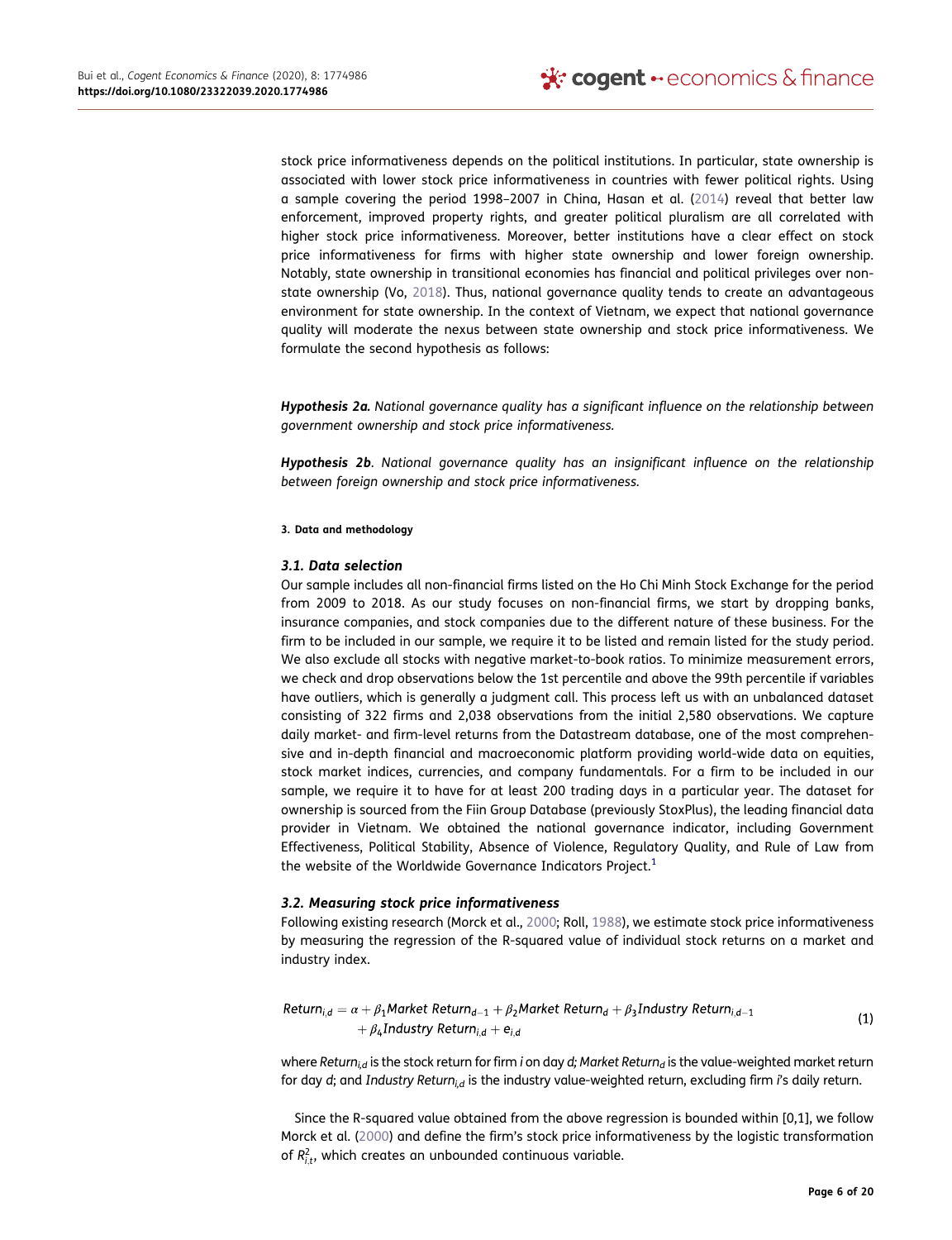$$
SPI_{i,t} = \log\left(\frac{1 - R_{i,t}^2}{R_{i,t}^2}\right) \tag{2}
$$

where  $R_{i,t}^2$  is the R-squared value from regression (1) for firm  $i$  in year  $t$  and SPI $_{i,t}$  (SPI) is the stock price informativeness of firm *i* in year *t*. The higher values of SPI mean higher firm-specific stock return variation (less stock price synchronicity) with the market and industry movements.

## *3.3. Basic model*

We examine the impact of ownership structure and national governance quality on stock price informativeness by running the following regression model:

$$
SPI_{i,t} = \alpha + \beta_1 \text{Ownership Structure}_{i,t} + \beta_2 \text{National Governance Quality}_{i,t} + \beta_3 \text{Firm Control}_{i,t} + \text{Year Dummies}_t + \varepsilon_{i,t}
$$
\n(3)

Furthermore, we consider whether the relationship between ownership structure and SPI depends on the national governance quality by setting up the interaction of ownership structure and national governance quality in the model as follows:

$$
SPI_{i,t} = \alpha + \beta_1 \text{Ownership Structure}_{i,t} + \beta_2 \text{National Governance Quality}_{i,t} + \beta_3 \text{National Governance}_{i,t}
$$
  
× Ownership Structure<sub>i,t</sub> +  $\beta_4$  Firm Control<sub>i,t</sub> + Year Dummies<sub>t</sub> +  $\varepsilon_{i,t}$ 

 $(4)$ 

<span id="page-7-1"></span>where *SPIi,t* is the stock price informativeness of firm *i* in year *t*. The *Ownership Structure* variable is a proxy for firm ownership types, concluding government ownership (*GO20*) and foreign ownership (*FO20*). *GO20* is a dummy variable that takes the value of one if the firm is state-owned (using the 20% threshold). *FO20* is a dummy variable that equals one if the firm is foreign owned. We adopt the 20% threshold according to the procedure in La Porta et al. ([1999\)](#page-19-23). Following Ngobo and Fouda [\(2012](#page-19-21)) and Nguyen et al. ([2015\)](#page-19-22), we use the WGI to measure national governance quality (*National Governance Quality*). National governance quality consists of six dimensions: Voice and Accountability; Political Stability and Absence of Violence; Government Effectiveness; Regulatory Quality; Rule of Law; and Control of Corruption (Kaufmann et al., [2011\)](#page-19-24). In a similar approach to Knudsen ([2011\)](#page-19-25) and (Van Essen et al., [2013](#page-19-26)), among the six dimensions, we singled out four indicators—Government Effectiveness (GE), Political Stability and Absence of Violence (PSAV), Regulatory Quality (RQ), and Rule of Law (ROL) —which are conceded to have potential effects on firm's performance. All indicators range from around −2.5 to 2.5, and higher values correspond to better outcomes.

<span id="page-7-3"></span><span id="page-7-2"></span><span id="page-7-0"></span>We also include the vector of the control variable *Firm Control* $_{i\text{t}}$ , which is well-documented in the corporate governance literature (Ben-Nasr & Cosset, [2014](#page-19-8); Boubaker et al., [2014;](#page-19-4) Hasan et al., [2014](#page-19-6); Vo, [2017](#page-20-0); Xing & Anderson, [2011](#page-20-4)). First, we control for size using the logarithm of the firm's total assets (*Size*). Second, we control for leverage (*Leverage*), which we define as the ratio of total liabilities divided by total assets. Third, we control for volume (*Volume*), measured by the logarithm of the total assets. Fourth, we control for volatility (*Volatility*), which we calculated as

$$
Volatility_{i,t} = \sqrt{\frac{1}{n-1} \sum_{i=1}^{n} (return_{i,k} - mean_{i,t})^2}
$$
 (5)

where *return<sub>ik</sub>* is the daily return of stock *i* on day *k* of year *t*, mean<sub>it</sub> is the annual average of all daily stock returns of firm *i* in year *t*, and *n* is the number of trading days in year *t*. Fifth, we include the market to book variable (*MTB*) as the ratio of market value to book value. Finally, we include the ratio of net income to total assets (*ROA*) to control for firm profitability. We define all the other variables in Table [1](#page-8-1).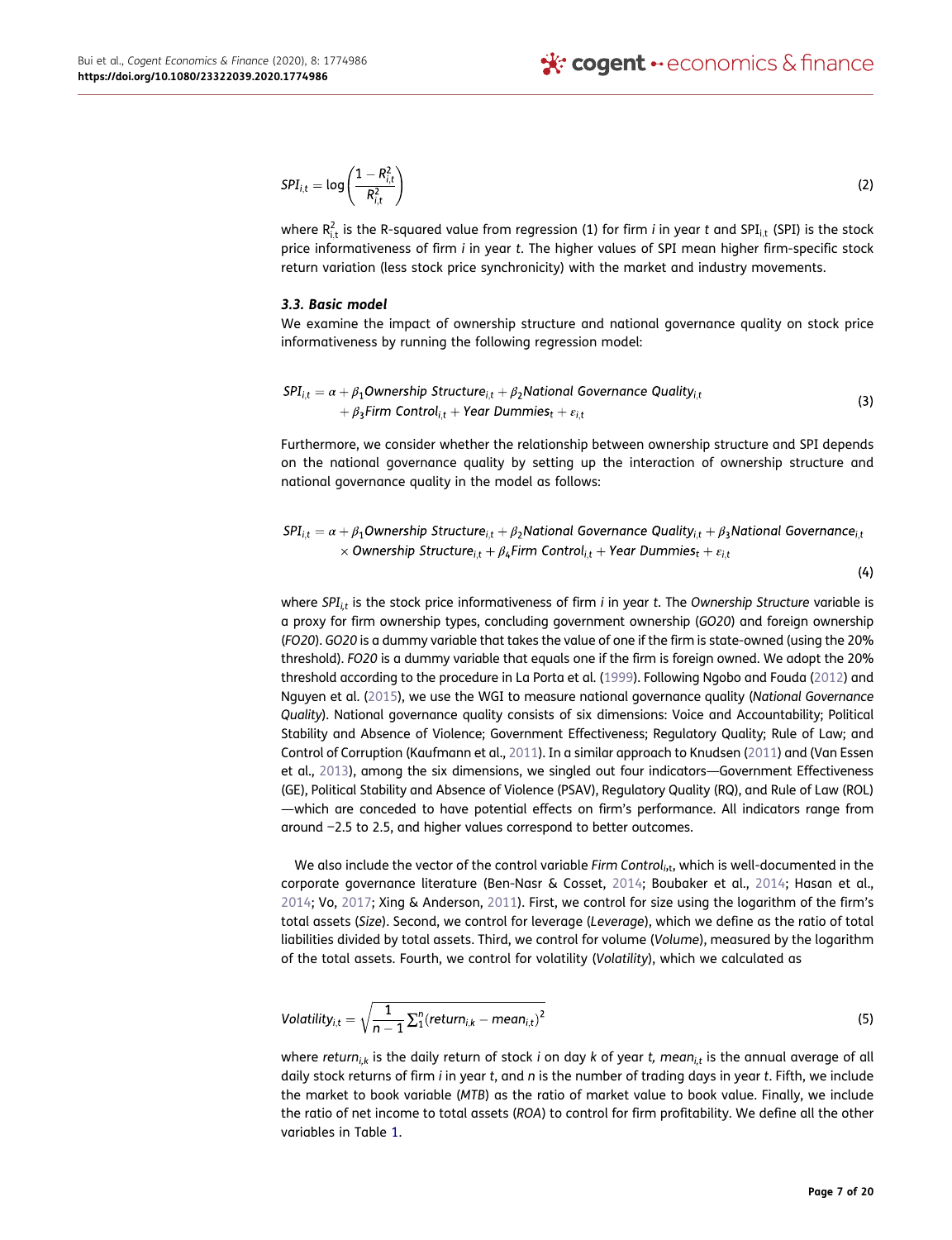<span id="page-8-1"></span>

| <b>Table 1. Variable definitions</b> |                                                                                                                                                       |                                                          |
|--------------------------------------|-------------------------------------------------------------------------------------------------------------------------------------------------------|----------------------------------------------------------|
| Variable                             | <b>Definition</b>                                                                                                                                     | <b>Sources</b>                                           |
| <b>SPI</b>                           | Annual firm-specific return<br>variation proxy ( $log(1 - R^2/R^2)$<br>estimated by regressing the firm's<br>daily.                                   | Author's calculation                                     |
| GO20 (GO50)                          | A dummy variable GO20 (GO50)<br>equal to one if the state holds<br>more than 20% (50%) of the<br>shares of the privatized firm, and<br>zero otherwise | Author's calculation based on the<br>Fiin Group Database |
| FO20 (FO50)                          | FO20 (FO50) is a dummy variable<br>that equals one if the firm is<br>foreign owned (using the 20%<br>(50%) threshold)                                 | Author's calculation based on Fiin<br>Group Database     |
| Political                            | Political Stability and Absence of<br>Violence                                                                                                        | Worldwide Governance Indicators,<br>World Bank           |
| Government                           | Government Effectiveness                                                                                                                              | Worldwide Governance Indicators,<br>World Bank           |
| Regulatory                           | Regulatory Quality                                                                                                                                    | Worldwide Governance Indicators,<br>World Bank           |
| Rule                                 | Rule of Law                                                                                                                                           | Worldwide Governance Indicators,<br>World Bank           |
| <b>Size</b>                          | The natural logarithm of the firm's<br>total assets (In)                                                                                              | Datastream                                               |
| Leverage                             | Total liabilities to total assets                                                                                                                     | Datastream                                               |
| Volume                               | The logarithm of traded shares (ln)                                                                                                                   | Datastream                                               |
| Volatility                           | The stock return volatility measure                                                                                                                   | Datastream                                               |
| <b>ROA</b>                           | The ratio of net income to total<br>assets                                                                                                            | Datastream                                               |
| <b>MTB</b>                           | The market to book ratio                                                                                                                              | Datastream                                               |

<span id="page-8-5"></span><span id="page-8-3"></span><span id="page-8-2"></span>We apply the system generalized method of moments (GMM) estimator to estimate the stock price informativeness hypotheses, as specified in Equations (3) and (4). This approach is appropriate for controlling the potential endogeneity and the characteristics of the data with a large cross-section and short time series. Holtz-Eakin et al. ([1988](#page-19-27)) and Arellano and Bond [\(1991\)](#page-18-5) introduced this method, which was then developed in a series of papers by Arellano and Bover ([1995](#page-18-6)) and Blundell and Bond [\(1998\)](#page-19-28). We apply two-step standard errors with the Windmeijer ([2005](#page-20-5)) finite-sample correction, which is somewhat better than the one-step GMM in reducing bias and standard errors. As Roodman [\(2009\)](#page-19-29) suggests, we also limit the number of instruments by restricting the lag range used to generate them at three to reduce the instrumental weakness of the specification. We use an AR(2) test to check for the absence of second-order serial correlation and use the Hansen test to test the validity of the entire instrument.

### <span id="page-8-4"></span><span id="page-8-0"></span>**4. Empirical results**

## *4.1. Descriptive statistics*

Table [2](#page-9-0) shows the summary statistics for stock price informativeness, ownership structure, national governance quality, and the firm- and macro-level control variables. The *SPI* variable has a significant variability, with a mean value of 0.89, and minimum and maximum values of −0.58 and 3.43, respectively. This mean value is higher than the −2.2730 of SPI reported by (Vo, [2017](#page-20-0)). The mean of government ownership is higher than that of foreign ownership at both the 20% and 50% thresholds. In detail, the mean of *GO20* is 39% compared with the mean of *FO20* of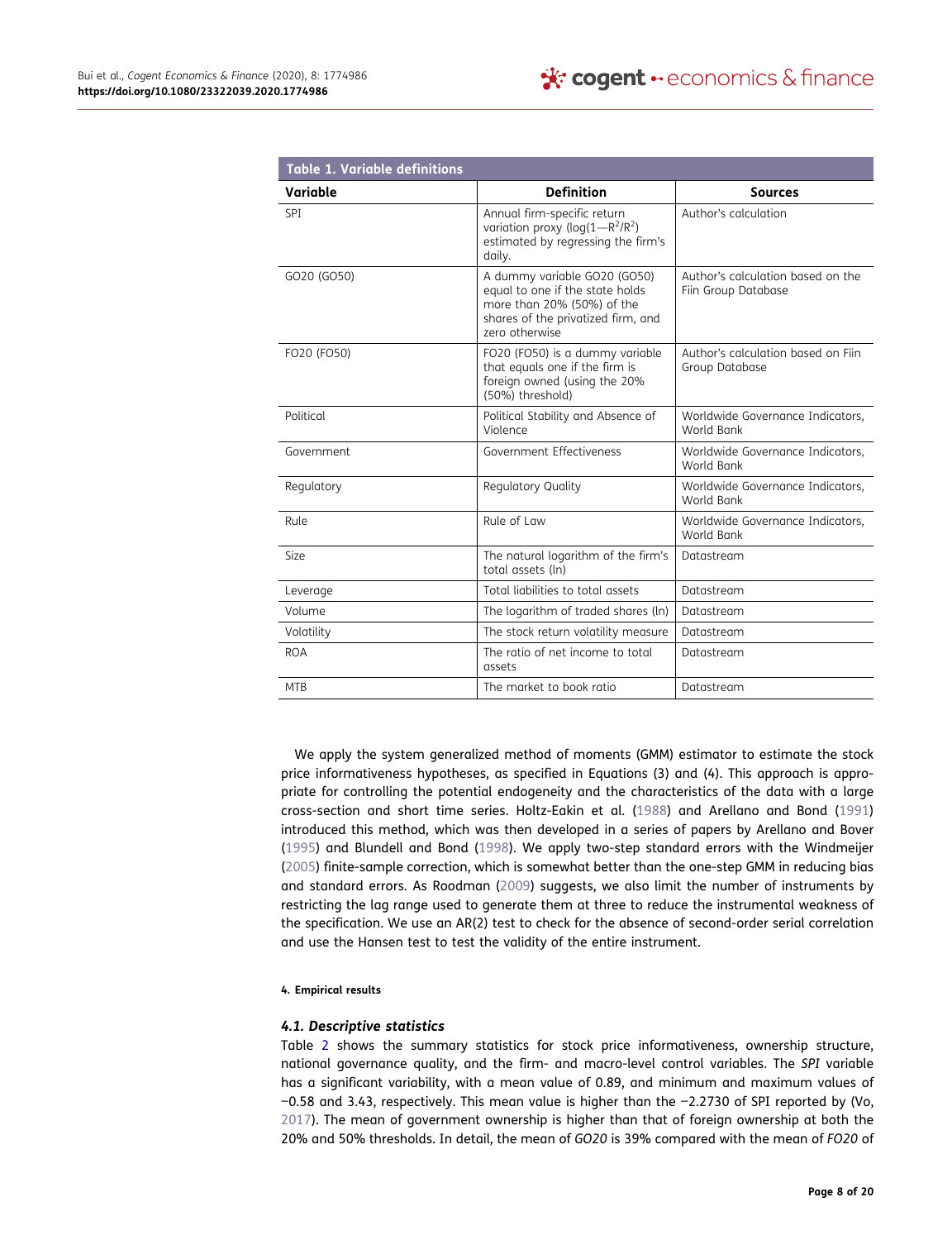<span id="page-9-0"></span>

|                  | observations from 2009 to 2018. All variables are defined in Table 1 |      |         |            | Table 2. Descriptive statistics of the main variables. The sample includes 322 firms with 2,038 |
|------------------|----------------------------------------------------------------------|------|---------|------------|-------------------------------------------------------------------------------------------------|
|                  | Mean                                                                 | SD   | Median  | <b>Min</b> | Max                                                                                             |
| SPI              | 0.89                                                                 | 0.65 | 0.88    | $-0.58$    | 3.43                                                                                            |
| GO <sub>20</sub> | 0.39                                                                 | 0.49 | 0.00    | 0.00       | 1.00                                                                                            |
| FO <sub>20</sub> | 0.25                                                                 | 0.44 | 0.00    | 0.00       | 1.00                                                                                            |
| GO50             | 0.24                                                                 | 0.43 | 0.00    | 0.00       | 1.00                                                                                            |
| FO50             | 0.01                                                                 | 0.08 | 0.00    | 0.00       | 1.00                                                                                            |
| Size             | 27.90                                                                | 1.26 | 27.77   | 25.46      | 33.29                                                                                           |
| Leverage         | 0.48                                                                 | 0.21 | 0.50    | 0.00       | 0.99                                                                                            |
| Volume           | 16.09                                                                | 2.19 | 16.18   | 7.44       | 21.46                                                                                           |
| Volatility       | 0.03                                                                 | 0.01 | 0.03    | 0.00       | 0.33                                                                                            |
| <b>ROA</b>       | 0.07                                                                 | 0.09 | 0.05    | $-1.59$    | 0.78                                                                                            |
| <b>MTB</b>       | 0.80                                                                 | 1.14 | 0.56    | 0.05       | 34.58                                                                                           |
| Political        | 0.20                                                                 | 0.10 | 0.25    | $-0.02$    | 0.31                                                                                            |
| Government       | $-0.11$                                                              | 0.13 | $-0.07$ | $-0.27$    | 0.07                                                                                            |
| Regulatory       | $-0.54$                                                              | 0.10 | $-0.59$ | $-0.67$    | $-0.40$                                                                                         |
| Rule             | $-0.28$                                                              | 0.28 | $-0.36$ | $-0.59$    | 0.08                                                                                            |

25%; the mean of *GO50* is 24% versus the mean of *FO50* of 1%. This result suggests that state ownership still represents a high percentage of ownership in Vietnamese firms, which is consistent with the study by Vo [\(2018\)](#page-20-2). We should note that the standard errors of most of the firm-level control are quite high. These results reflect the large difference in the firm sizes in our sample.

Table [3](#page-10-0) reports the values of the pair-wise correlations between the main independent variables. The matrix indicates that the correlation between the foreign ownership variable and control variables are all statistically significant. Specifically, foreign ownership (*FO20*) has a positive correlation with the *Size, Volume, ROA*, and *MTB*, and reveals a negative correlation with *Leverage* and *Volatility*. By contrast, we find a negative association for the correlation between state ownership (GO20) and most of the control variables, such as *Size, Leverage, Volume*, and *Volatility*. Additionally, most components of national governance quality— *Government, Regulatory*, and *Rule*—reveal a significantly negative association with state ownership and an insignificantly positive relationship with the foreign ownership variables. The correlations between the remaining variable of national governance quality, *Political*, with both ownership types are insignificant. The components of national governance quality seem to have a high correlation; we thus separate these variables in a different regression to avoid the multicollinearity problem.

## *4.2. Ownership structure, national governance quality, and SPI*

Table [4](#page-11-0) reports our baseline results. The first three columns report our baseline results with the differences in SPI across ownership groups. The coefficient of government ownership, *GO20*, in model 1 is negative and significant at the 1% level, indicating that firms with a high level of government ownership tend to have less informative stock prices than comparable domestic private firms do. The effect is quantitatively substantial and implies that the average state-controlled firm has an SPI level that is 0.145 points below that of the average private-controlled firm. In contrast, the result of model 2 shows that foreign-controlled firms tend to have higher efficiency than their privately controlled counterparts do. The result is consistent with Ben-Nasr and Cosset ([2014](#page-19-8)), who suggest that higher state ownership is associated with lower transparency and lower firm-level stock price variation. The finding thus supports Hypotheses 1a and 1b, which is consistent with previous findings that foreign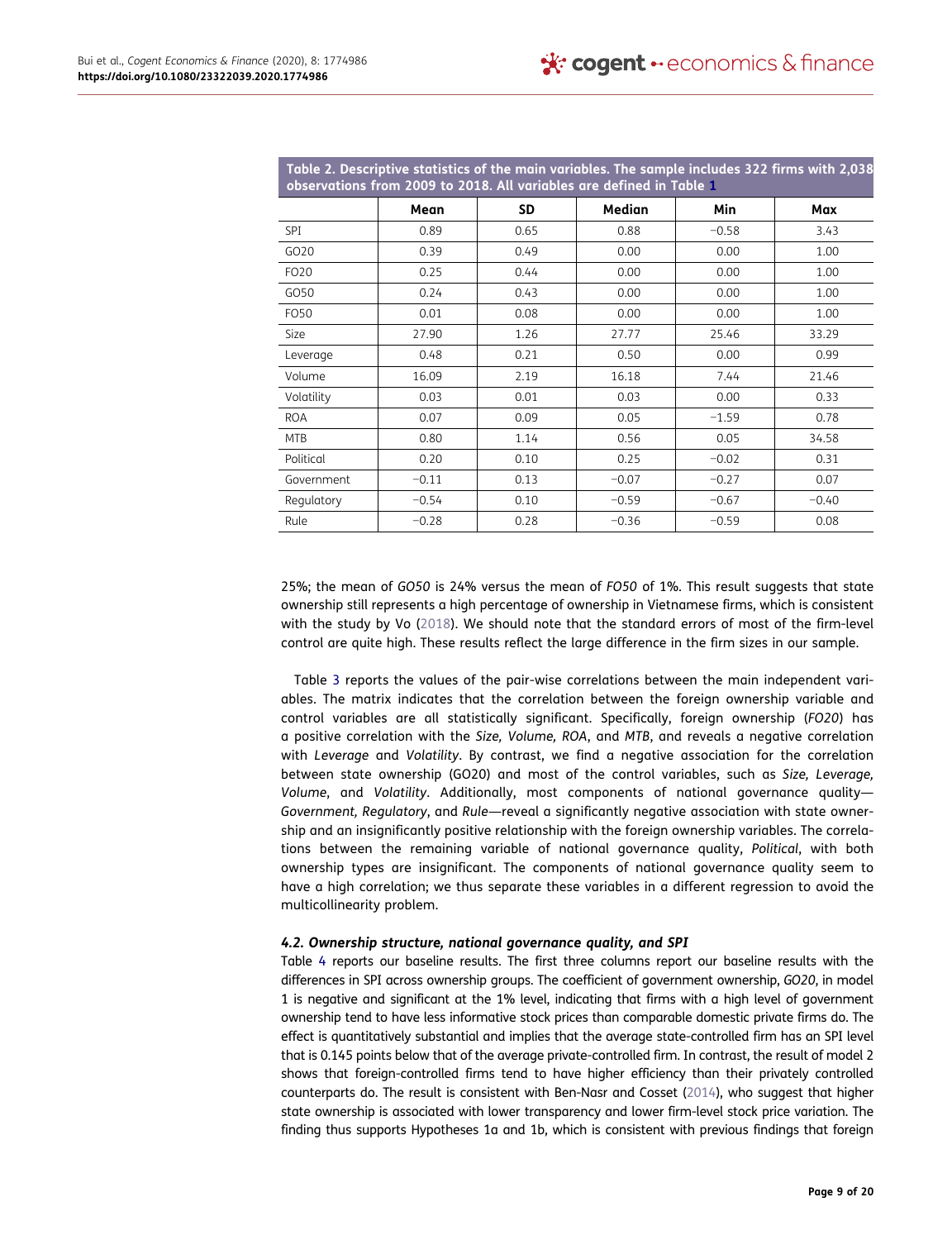<span id="page-10-0"></span>

| Table 3. This table provides a matrix of the correlations. All variables are defined in Table 1 |              |             |                        |                          |             |                        |             |             |             |               |                 |      |
|-------------------------------------------------------------------------------------------------|--------------|-------------|------------------------|--------------------------|-------------|------------------------|-------------|-------------|-------------|---------------|-----------------|------|
| Variables                                                                                       | ਦੁ           | ව           | $\widehat{\mathbf{c}}$ | E                        | ම           | $\widehat{\mathbf{e}}$ | $\tilde{c}$ | මූ          | ම           | $\frac{1}{2}$ | $\overline{11}$ | (12) |
| $(1)$ GO <sub>2</sub> 0                                                                         |              |             |                        |                          |             |                        |             |             |             |               |                 |      |
| $(2)$ FO20                                                                                      | $-0.0890**$  |             |                        |                          |             |                        |             |             |             |               |                 |      |
| $(3)$ Size                                                                                      | $-0.0959***$ | $0.275***$  |                        |                          |             |                        |             |             |             |               |                 |      |
| (4) Leverage                                                                                    | $-0.0350$    | $-0.197***$ | $0.314***$             |                          |             |                        |             |             |             |               |                 |      |
| (5) Volume                                                                                      | $-0.217***$  | $0.117***$  | $0.565***$             | $0.0747***$              |             |                        |             |             |             |               |                 |      |
| (6) Volatility                                                                                  | $-0.0525*$   | $-0.194***$ | $-0.261***$            | $0.0612**$               | $-0.208***$ |                        |             |             |             |               |                 |      |
| $(7)$ ROA                                                                                       | $0.151***$   | $0.155***$  | $-0.0762***$           | $-0.417***$              | $-0.129***$ | $-0.182***$            |             |             |             |               |                 |      |
| (8) MTB                                                                                         | 0.0309       | $0.0765***$ | $0.139***$             | $-0.0514*$               | 0.00649     | $-0.0568**$            | $0.166***$  |             |             |               |                 |      |
| (9) Political                                                                                   | $-0.0327$    | $-0.0103$   | 0.0342                 | $-0.0131$                | 0.00937     | 0.0198                 | 0.0133      | $0.0844***$ |             |               |                 |      |
| (10) Government                                                                                 | $-0.0653**$  | 0.0315      | $0.165***$             | $-0.0327$                | $0.0533**$  | $-0.144***$            | $-0.0292$   | $0.237***$  | $-0.158***$ |               |                 |      |
| (11) Regulatory                                                                                 | $-0.0853***$ | 0.0269      | $0.172***$             | $-0.0400$                | $0.0649**$  | $-0.144***$            | $-0.00904$  | $0.271***$  | $0.222***$  | $0.899***$    |                 |      |
| $(12)$ Rule                                                                                     | $-0.0844***$ | 0.0234      | $0.177***$             | $-0.0396$                | $0.0743***$ | $-0.116***$            | $-0.0241$   | $0.273***$  | $0.331***$  | $0.814***$    | $0.933***$      |      |
| Notes: ***,**, and * indicate significance at the 1%, 5%, and                                   |              |             |                        | 10% levels, respectively |             |                        |             |             |             |               |                 |      |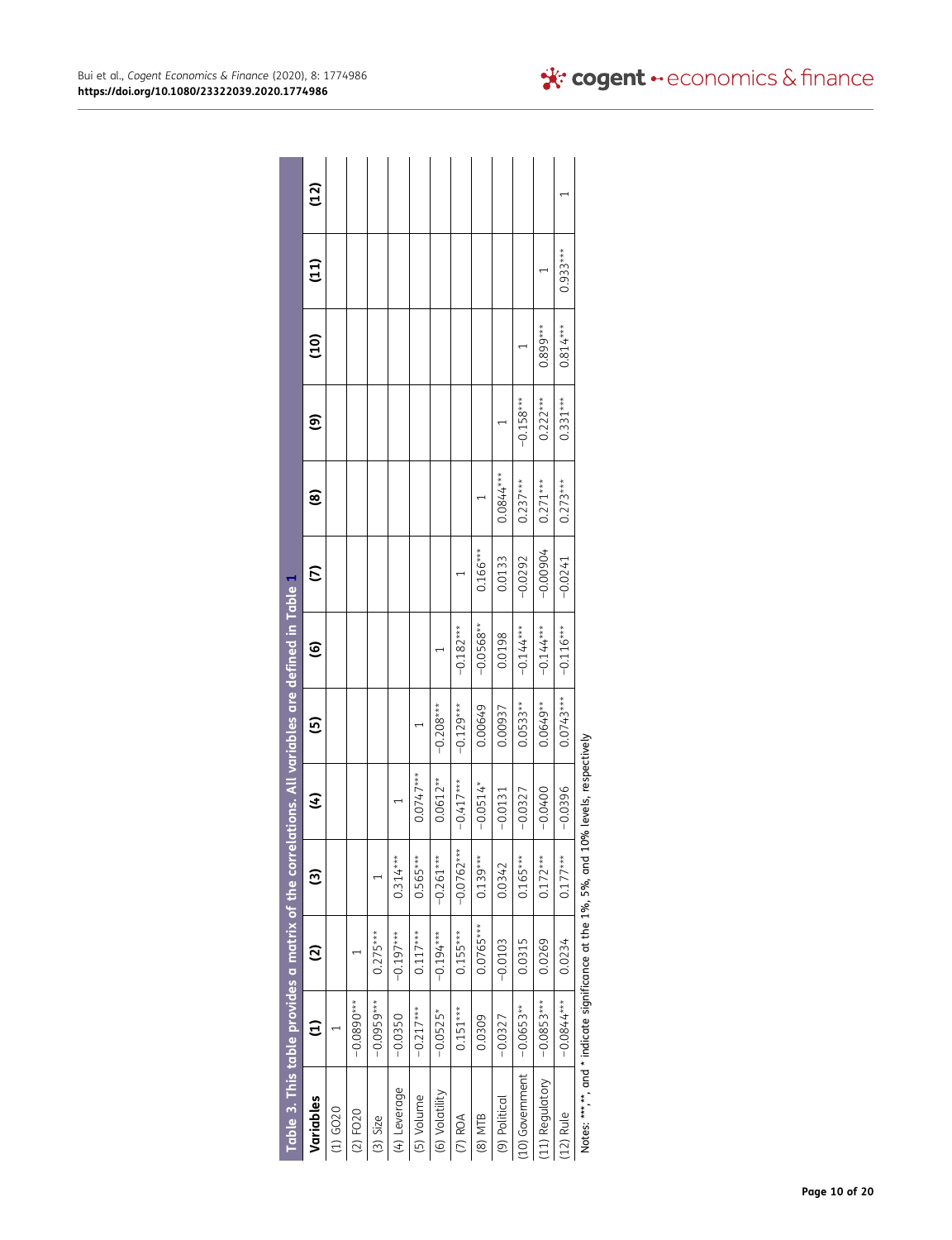<span id="page-11-0"></span>

|                          |               | Table 4. This table reveals the relationships between SPI, ownership, and governance quality. All variables are defined in Table 1 |             |                         |             |                        |                    |
|--------------------------|---------------|------------------------------------------------------------------------------------------------------------------------------------|-------------|-------------------------|-------------|------------------------|--------------------|
|                          |               |                                                                                                                                    |             | Dependent variable: SPI |             |                        |                    |
| Independent<br>variables | $\widehat{E}$ | ಲ                                                                                                                                  | ම           | E                       | ල           | $\widehat{\mathbf{e}}$ | $\widehat{\omega}$ |
| Constant                 | $4.793***$    | $4.621***$                                                                                                                         | $4.897***$  | $4.406***$              | $4.178***$  | 5.949***               | $4.543***$         |
|                          | (18.155)      | 151)<br>(15.                                                                                                                       | (18.549)    | (16.564)                | (15.648)    | (22.969)               | (17.143)           |
| GO20                     | $-0.145***$   |                                                                                                                                    | $-0.104***$ | $-0.104***$             | $-0.104***$ | $-0.104***$            | $-0.104***$        |
|                          | $(-5.577)$    |                                                                                                                                    | $(-4.333)$  | $(-4.333)$              | $(-4.333)$  | $(-4.333)$             | $(-4.333)$         |
| FO <sub>2</sub> 0        |               | $0.094***$                                                                                                                         | $0.078***$  | $0.078***$              | $0.078***$  | $0.078***$             | $0.078***$         |
|                          |               | (53)<br>$\overline{3.1}$                                                                                                           | (3.120)     | (3.120)                 | (3.120)     | (3.120)                | (3.120)            |
| Government               |               |                                                                                                                                    |             | $0.515***$              |             |                        |                    |
|                          |               |                                                                                                                                    |             | (9.035)                 |             |                        |                    |
| Political                |               |                                                                                                                                    |             |                         | $2.320***$  |                        |                    |
|                          |               |                                                                                                                                    |             |                         | (34.118)    |                        |                    |
| Regulatory               |               |                                                                                                                                    |             |                         |             | $2.628***$             |                    |
|                          |               |                                                                                                                                    |             |                         |             | (25.269)               |                    |
| Rule                     |               |                                                                                                                                    |             |                         |             |                        | $1.176***$         |
|                          |               |                                                                                                                                    |             |                         |             |                        | (32.667)           |
| Size                     | 0.010         | 0.010                                                                                                                              | 0.002       | 0.002                   | 0.002       | 0.002                  | 0.002              |
|                          | (0.909)       | (0.667)                                                                                                                            | (0.167)     | (0.167)                 | (0.167)     | (0.167)                | (0.167)            |
| Leverage                 | 0.054         | 0.079                                                                                                                              | $0.153***$  | $0.153***$              | $0.153***$  | $0.153***$             | $0.153***$         |
|                          | (0.915)       | (1.097)                                                                                                                            | (2.638)     | (2.638)                 | (2.638)     | (2.638)                | (2.638)            |
| Volume                   | $-0.226***$   | $-0.221***$                                                                                                                        | $-0.225***$ | $-0.225***$             | $-0.225***$ | $-0.225***$            | $-0.225***$        |
|                          | $(-28.250)$   | $(-24.556)$                                                                                                                        | $(-32.143)$ | $(-32.143)$             | $(-32.143)$ | $(-32.143)$            | $(-32.143)$        |
| Volatility               | 6.685***      | $8.860***$                                                                                                                         | $7.252***$  | $7.252***$              | $7.252***$  | $7.252***$             | $7.252***$         |
|                          | (5.107)       | (6.587)                                                                                                                            | (5.959)     | (5.959)                 | (5.959)     | (5.959)                | (5.959)            |
| ROA                      | $-0.034$      | $-0.154$                                                                                                                           | $-0.069$    | $-0.069$                | $-0.069$    | $-0.069$               | $-0.069$           |
|                          |               |                                                                                                                                    |             |                         |             |                        | (Continued)        |

|                         | Table 4. This table reveals the relationships between SPI, ownership, and governance quality. All variables are defined in Table 1 |            |             |                         |             |             |             |
|-------------------------|------------------------------------------------------------------------------------------------------------------------------------|------------|-------------|-------------------------|-------------|-------------|-------------|
|                         |                                                                                                                                    |            |             | Dependent variable: SPI |             |             |             |
| ndependent<br>variables | Ξ                                                                                                                                  | ତ୍ର        | ම           | E                       | ගි          | ত্ৰ         | $\tilde{c}$ |
| Constant                | $4.793***$                                                                                                                         | $4.621***$ | $4.897***$  | 4.406***                | $4.178***$  | 5.949***    | $4.543***$  |
|                         | (18.155)                                                                                                                           | (15.151)   | (18.549)    | (16.564)                | (15.648)    | (22.969)    | (17.143)    |
| GO <sub>2</sub> 0       | $-0.145***$                                                                                                                        |            | $-0.104***$ | $-0.104***$             | $-0.104***$ | $-0.104***$ | $-0.104***$ |
|                         | $(-5.577)$                                                                                                                         |            | $(-4.333)$  | $(-4.333)$              | $(-4.333)$  | $(-4.333)$  | $(-4.333)$  |
| $-020$                  |                                                                                                                                    | $0.094***$ | $0.078***$  | $0.078***$              | $0.078***$  | $0.078***$  | $0.078***$  |
|                         |                                                                                                                                    | (3.133)    | (3.120)     | (3.120)                 | (3.120)     | (3.120)     | (3.120)     |
| Government              |                                                                                                                                    |            |             | $0.515***$              |             |             |             |
|                         |                                                                                                                                    |            |             | (9.035)                 |             |             |             |
| <b>Political</b>        |                                                                                                                                    |            |             |                         | $2.320***$  |             |             |
|                         |                                                                                                                                    |            |             |                         | (34.118)    |             |             |
| Regulatory              |                                                                                                                                    |            |             |                         |             | $2.628***$  |             |
|                         |                                                                                                                                    |            |             |                         |             | (25.269)    |             |
| Plus                    |                                                                                                                                    |            |             |                         |             |             | $1.176***$  |
|                         |                                                                                                                                    |            |             |                         |             |             | (32.667)    |
| size                    | 0.010                                                                                                                              | 0.010      | 0.002       | 0.002                   | 0.002       | 0.002       | 0.002       |
|                         | (0.909)                                                                                                                            | (0.667)    | (0.167)     | (0.167)                 | (0.167)     | (0.167)     | (0.167)     |
| everage                 | 0.054                                                                                                                              | 0.079      | $0.153***$  | $0.153***$              | $0.153***$  | $0.153***$  | $0.153***$  |
|                         | (0.915)                                                                                                                            | (1.097)    | (2.638)     | (2.638)                 | (2.638)     | (2.638)     | (2.638)     |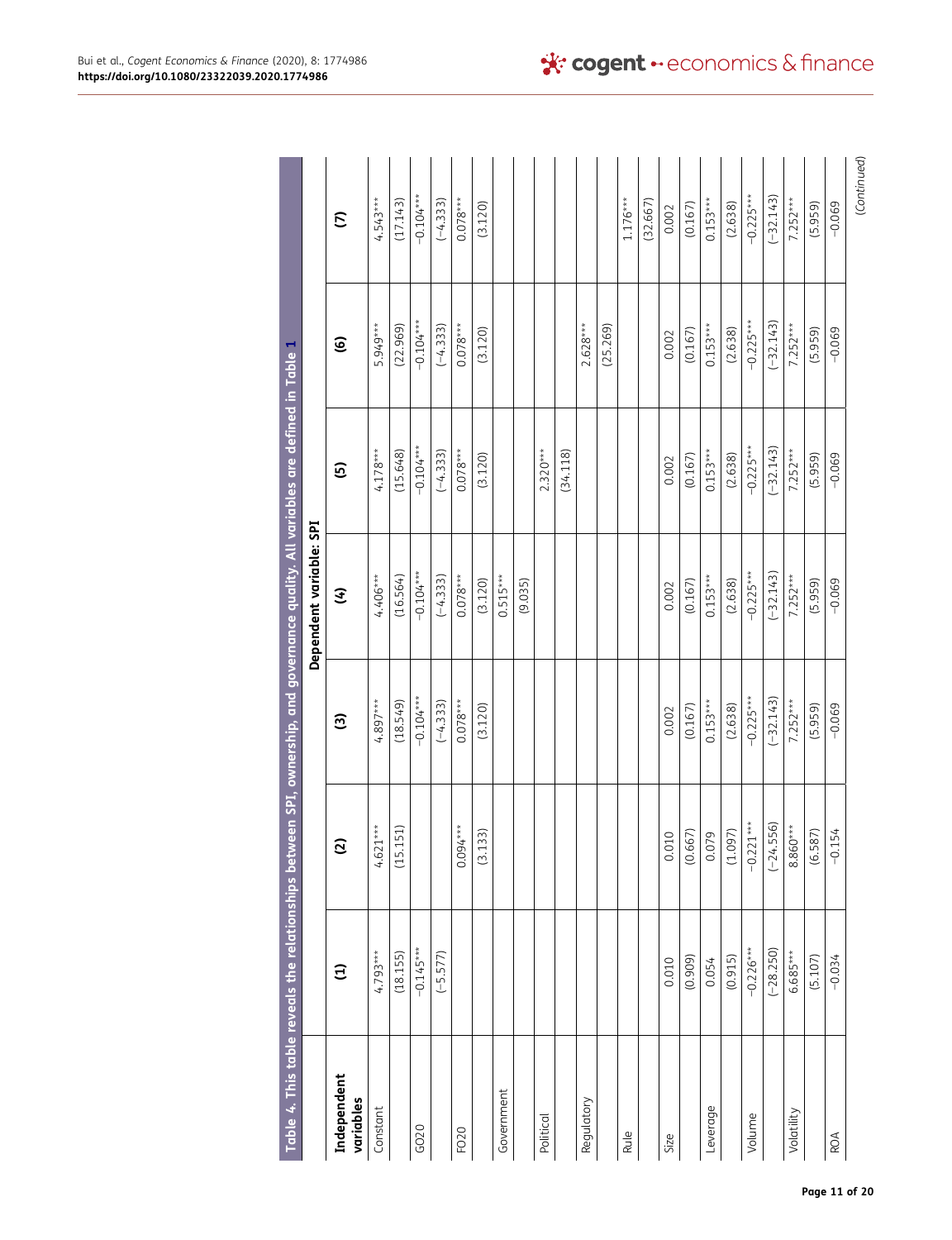| Table 4. (Continued)     |                                                                 |             |                        |                                                                    |               |                        |               |
|--------------------------|-----------------------------------------------------------------|-------------|------------------------|--------------------------------------------------------------------|---------------|------------------------|---------------|
|                          |                                                                 |             |                        | Dependent variable: SPI                                            |               |                        |               |
| Independent<br>variables |                                                                 | ⊵           | $\widehat{\mathbf{c}}$ | E                                                                  | $\widehat{5}$ | $\widehat{\mathbf{e}}$ | $\widehat{c}$ |
|                          | $(-0.152)$                                                      | $(-0.670)$  | $(-0.383)$             | $(-0.383)$                                                         | $(-0.383)$    | $(-0.383)$             | $(-0.383)$    |
| NTB                      | $-0.061***$                                                     | $-0.074***$ | $-0.062***$            | $-0.062***$                                                        | $-0.062***$   | $-0.062***$            | $-0.062***$   |
|                          | $(-2.652)$                                                      | $(-2.846)$  | $(-2.952)$             | $(-2.952)$                                                         | $(-2.952)$    | $(-2.952)$             | $(-2.952)$    |
| Year fixed effects       | YES                                                             | YES         | YES                    | YES                                                                | YES           | YES                    | YES           |
| AR(2) test               | 0.744                                                           | 0.782       | 0.732                  | 0.732                                                              | 0.732         | 0.732                  | 0.732         |
| Hansen test              | 0.384                                                           | 0.279       | 0.580                  | 0.580                                                              | 0.580         | 0.580                  | 0.580         |
| Observations             | 2,038                                                           | 2,038       | 2,038                  | 2,038                                                              | 2,038         | 2,038                  | 2,038         |
|                          | Notes: ***,**, and * indicate significance at the 1%, 5%, and 1 |             |                        | 0% levels, respectively. The t-values are reported in parentheses. |               |                        |               |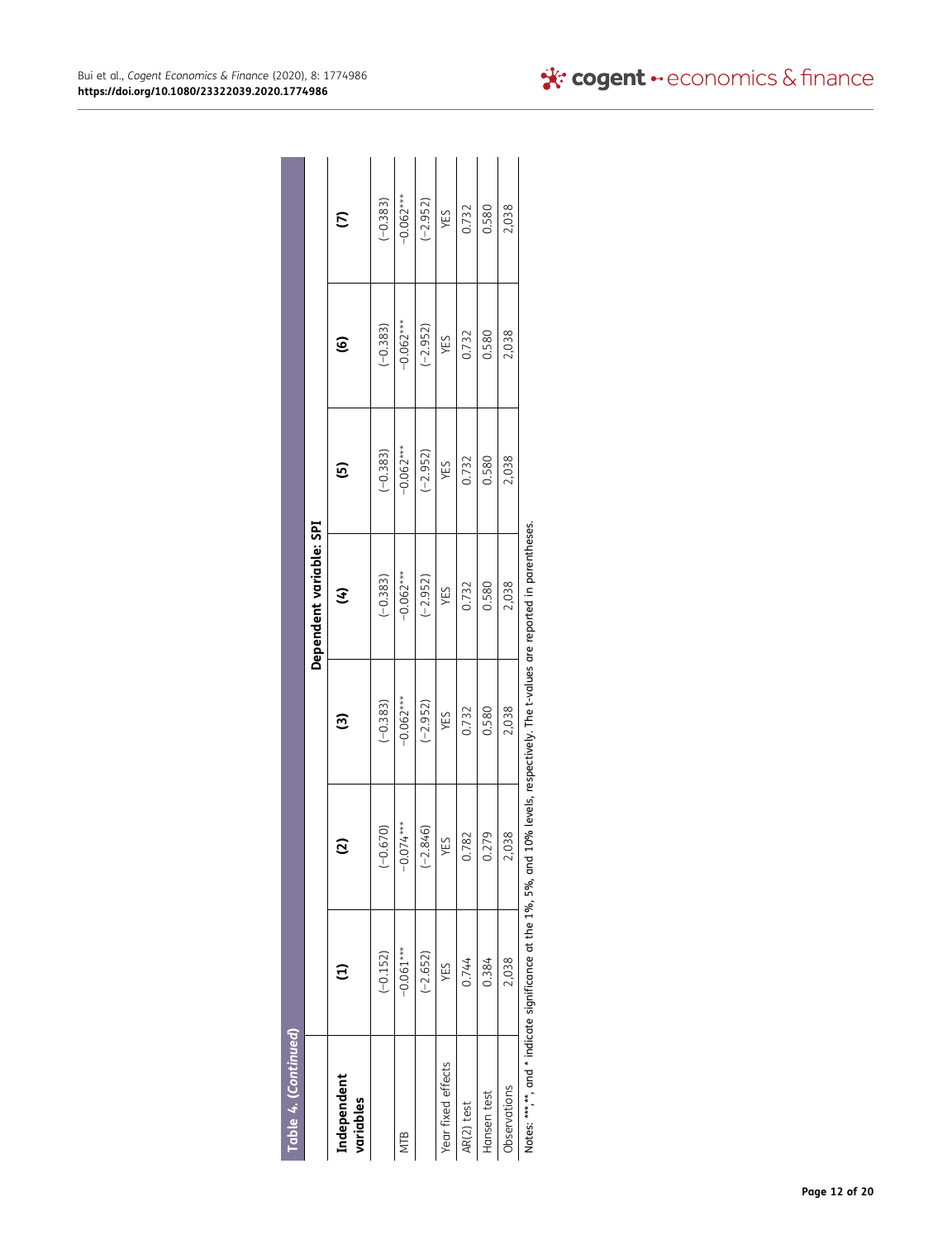investors can improve the information efficiency in equity markets in emerging economies, leading to their positive effects on stock price informativeness (Vo, [2017](#page-20-0)).

Models 4 to 7 of Table [4](#page-11-0) show the basic regression models that include national governance quality, ownership structure, and firm-level control variables for the full sample period. The estimated result of model 4 reveals strong evidence that a higher quality of public services along with higher credibility of the government's commitment to policy formulation and implementation plays a significant role in improving SPI. In other words, the results suggest that firms in countries with high government effectiveness tend to have more firm-specific information integrated into their stock prices. The results of models 5 to 7 also show a strong relation between SPI and political stability, regulatory quality, and rule of law. Specifically, firms operating in a financial system supported by relatively high levels of political stability tend to have higher SPIs. Put differently, all of the coefficient estimates for the *Regulatory* and *Rule* variables describing the government's ability to formulate and implement sound policies and regulations, and the extent to which agents have confidence in and abide by the rules of society also imply a positive and statistically significant association at the 1% level.

The finding of the positive relationship between stock price informativeness and national governance quality is consistent with the results of Ben-Nasr and Cosset [\(2014](#page-19-8)), who consider the implications of institutional development. As an alternative explanation, the strong institutional environment not only provides more protection for the investor but also decreases the cost of collecting information. It then increases the level of firm-specific information and reduces the stock price synchronicity. Our finding is also in the line with the results of Hasan et al. [\(2014\)](#page-19-6), who suggest that strong institutional development may reduce the cost of information collection and enhances investors' incentives to collect private information, resulting in more informative stock prices. In other words, good institutional environment may mitigate connectedness among managers, reducing in levels of business groups and vertical integration, all of which further increase incorporation of firm-specific information into prices.

## *4.3. The interaction of ownership and national governance quality*

We are now interested in whether the influence of ownership structure varies with the institutional characteristics that experienced the most considerable changes in governance quality. In particular, we examine the role of national governance quality in determining the effects of ownership structure. Table [5](#page-14-0) presents the estimates of the regressions with the national governance quality variables interacted with a dummy for government ownership and a dummy for foreign ownership. The coefficients of the interaction *Government\_GO20, Political\_GO20, Rule\_GO20*, and *Regulatory\_GO20*, are positive and significant (see models 1, 3, 5, and 7 in Table [5](#page-14-0)), indicating that firms with high government ownership tend to disclose more firm-specific information in an institutional environment in which the governance quality is more developed. In particular, column 1 of Table [5](#page-14-0) shows that compared with domestic private firms, a 1 percentage point increase in government effectiveness is associated with about a 1.098 percentage point higher SPI level for state-controlled firms. The result is also similar to that for the influence of political stability (0.636), regulatory quality (1.862), and rule of law (0.384). The results are consistent with the findings of Hasan et al. [\(2014](#page-19-6)) for the regression of institutional development, and support our Hypothesis 2a.

In contrast, when we focus on foreign ownership, we find that the coefficient of the interaction terms *Government\_FO20, Political\_FO20, Regulatory\_FO20*, and *Rule\_FO20* are not statistically significant for all model specifications. The result suggests that national governance quality has only an insignificant influence on the relationship between foreign ownership and stock price informativeness. In other words, there is no difference in national governance benefits in the SPI between foreign-controlled and domestic private firms, thus supporting our Hypothesis 2b.

With respect to the impact of ownership, our finding is partially consistent with Ben-Nasr and Cosset [\(2014\)](#page-19-8), who document that institutional environment tends to moderate the nexus between state ownership and stock price informativeness. Given that the firms with high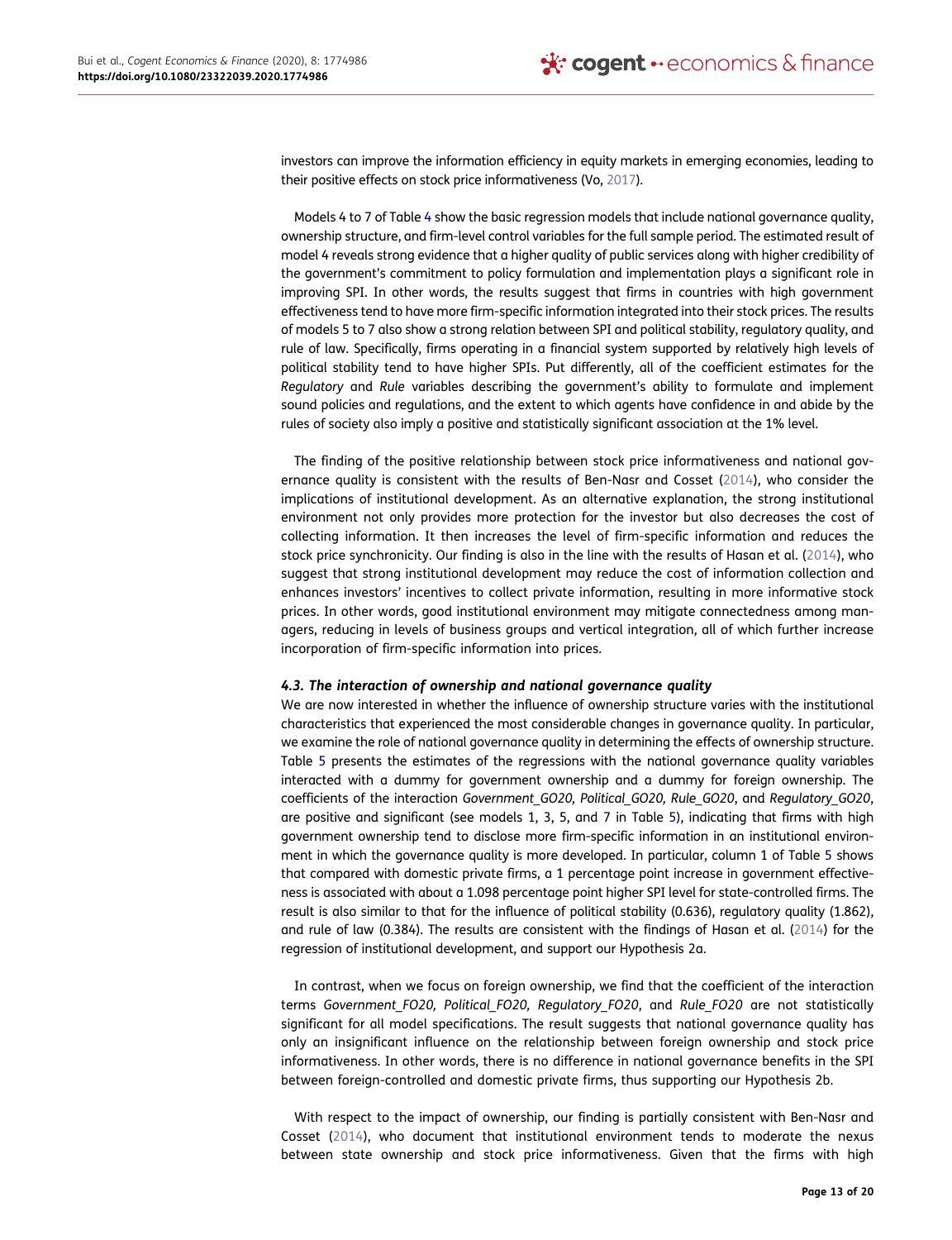<span id="page-14-0"></span>

| Table 5. This table reports the interaction of ownership and national governance quality. All variables are defined in Table 1 |               |                |                        |            |                         |                        |             |                        |
|--------------------------------------------------------------------------------------------------------------------------------|---------------|----------------|------------------------|------------|-------------------------|------------------------|-------------|------------------------|
|                                                                                                                                |               |                |                        |            | Dependent variable: SPI |                        |             |                        |
| Independent<br>variables                                                                                                       | $\widehat{E}$ | $\overline{c}$ | $\widehat{\mathbf{c}}$ | E          | <u>ය</u>                | $\widehat{\mathbf{e}}$ | $\tilde{c}$ | $\mathbf{\widehat{g}}$ |
| Constant                                                                                                                       | $4.273***$    | 5.596***       | $4.536***$             | 4.609***   | $5.728***$              | 7.485***               | 5.080***    | 5.931***               |
|                                                                                                                                | (16.823)      | (16.267)       | (18.590)               | (14.269)   | (20.604)                | (20.563)               | (19.767)    | (17.811)               |
| GO20                                                                                                                           | $-0.061$      |                | $-0.317***$            |            | $0.732***$              |                        | $-0.140**$  |                        |
|                                                                                                                                | $(-1.220)$    |                | $(-5.113)$             |            | (2.826)                 |                        | $(-2.545)$  |                        |
| FO20                                                                                                                           |               | $0.180***$     |                        | 0.041      |                         | 0.175                  |             | $0.196***$             |
|                                                                                                                                |               | (3.529)        |                        | (0.707)    |                         | (0.745)                |             | (2.970)                |
| Government                                                                                                                     | $-0.157$      | $0.479***$     |                        |            |                         |                        |             |                        |
|                                                                                                                                | $(-5.414)$    | (19.958)       |                        |            |                         |                        |             |                        |
| Political                                                                                                                      |               |                | $1.800***$             | $1.940***$ |                         |                        |             |                        |
|                                                                                                                                |               |                | (15.652)               | (17.477)   |                         |                        |             |                        |
| Regulatory                                                                                                                     |               |                |                        |            | $1.455***$              | $3.582***$             |             |                        |
|                                                                                                                                |               |                |                        |            | (7.203)                 | (1.023)                |             |                        |
| Rule                                                                                                                           |               |                |                        |            |                         |                        | $0.750***$  | $1.566***$             |
|                                                                                                                                |               |                |                        |            |                         |                        | (10.563)    | (24.857)               |
| Government_GO20                                                                                                                | $1.098***$    |                |                        |            |                         |                        |             |                        |
|                                                                                                                                | (3.307)       |                |                        |            |                         |                        |             |                        |
| Government_FO20                                                                                                                |               | $-0.307$       |                        |            |                         |                        |             |                        |
|                                                                                                                                |               | $(-1.104)$     |                        |            |                         |                        |             |                        |
| Political GO20                                                                                                                 |               |                | $0.636***$             |            |                         |                        |             |                        |
|                                                                                                                                |               |                | (2.753)                |            |                         |                        |             |                        |
| Political_FO20                                                                                                                 |               |                |                        | 0.308      |                         |                        |             |                        |
|                                                                                                                                |               |                |                        | (1.283)    |                         |                        |             |                        |
| Regulatory_GO20                                                                                                                |               |                |                        |            | $1.862***$              |                        |             |                        |
|                                                                                                                                |               |                |                        |            |                         |                        |             | (Continued)            |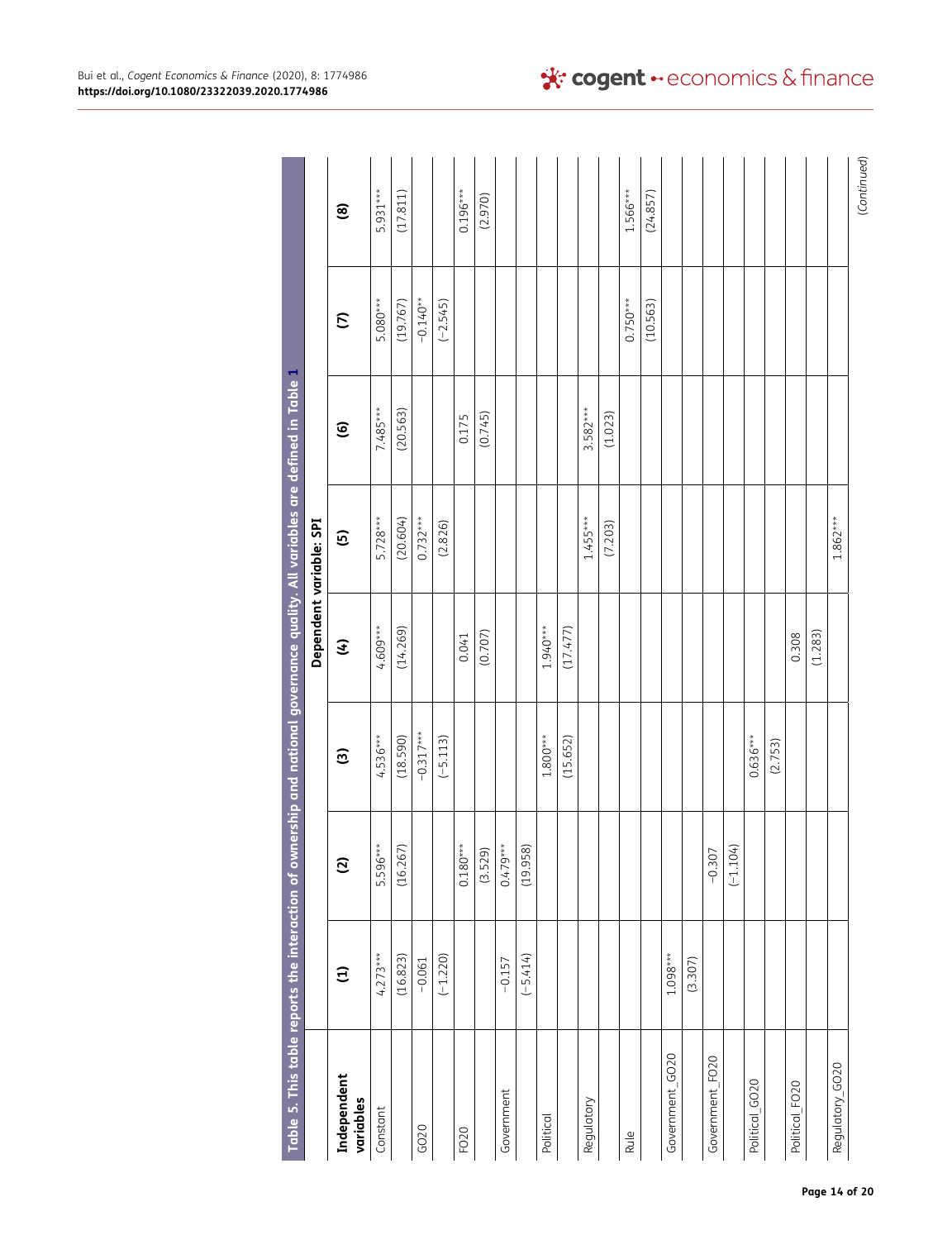| Table 5. (Continued)     |               |                    |             |             |                         |             |             |             |
|--------------------------|---------------|--------------------|-------------|-------------|-------------------------|-------------|-------------|-------------|
|                          |               |                    |             |             | Dependent variable: SPI |             |             |             |
| Independent<br>variables | $\widehat{z}$ | $\widehat{\omega}$ | ම           | E           | <u>ය</u>                | ၜႍ          | C           | ම           |
|                          |               |                    |             |             | (3.762)                 |             |             |             |
| Regulatory_FO20          |               |                    |             |             |                         | $-0.063$    |             |             |
|                          |               |                    |             |             |                         | $(-0.140)$  |             |             |
| Rule_GO20                |               |                    |             |             |                         |             | $0.384***$  |             |
|                          |               |                    |             |             |                         |             | (2.430)     |             |
| Rule FO <sub>20</sub>    |               |                    |             |             |                         |             |             | $-0.035$    |
|                          |               |                    |             |             |                         |             |             | $(-0.271)$  |
| Size                     | $-0.011$      | $-0.047***$        | 0.001       | $-0.043***$ | $-0.004$                | $-0.046***$ | 0.002       | $-0.046***$ |
|                          | $(-1.100)$    | $(-3.133)$         | (0.091)     | $(-3.308)$  | $(-0.333)$              | $(-3.067)$  | (0.182)     | $(-3.067)$  |
| Leverage                 | 0.037         | $0.215***$         | 0.048       | 0.048       | 0.047                   | $0.207***$  | 0.011       | $0.199**$   |
|                          | (0.607)       | (2.688)            | (0.750)     | (0.696)     | (0.734)                 | (2.620)     | (0.169)     | (2.584)     |
| Volume                   | $-0.185***$   | $-0.208***$        | $-0.224***$ | $-0.168***$ | $-0.221***$             | $-0.208***$ | $-0.226***$ | $-0.208***$ |
|                          | $(-16.818)$   | $(-26.000)$        | $(-28.000)$ | $(-15.273)$ | $(-27.625)$             | $(-23.111)$ | $(-32.286)$ | $(-23.111)$ |
| Volatility               | 0.652         | $1.064*$           | 0.779       | $-0.390$    | $0.943*$                | $1.048*$    | 0.802       | 0.989*      |
|                          | (1.339)       | (1.819)            | (1.587)     | $(-0.760)$  | (1.849)                 | (1.776)     | (1.627)     | (1.688)     |
| ROA                      | $-0.752***$   | $-1.220***$        | $-0.655***$ | $-1.610***$ | $-0.638***$             | $-1.243***$ | $-0.760***$ | $-1.279***$ |
|                          | $(-3.450)$    | $(-4.296)$         | $(-2.764)$  | $(-6.216)$  | $(-2.913)$              | $(-4.286)$  | $(-3.290)$  | $(-4.441)$  |
| NTB                      | 0.003         | 0.004              | 0.004       | 0.006       | 0.003                   | 0.004       | 0.004       | 0.004       |
|                          | (0.600)       | (0.500)            | (0.800)     | (0.600)     | (0.600)                 | (0.500)     | (0.800)     | (0.571)     |
| Year fixed effects       | YES           | YES                | YES         | YES         | YES                     | YES         | YES         | YES         |
| AR(2) test               | 0.287         | 0.899              | 0.738       | 0.102       | 0.993                   | 0.923       | 0.907       | 0.942       |
| Hansen test              | 0.485         | 0.260              | 0.261       | 0.327       | 0.501                   | 0.239       | 0.378       | 0.275       |
| Observations             | 2,038         | 2,038              | 2,038       | 2,038       | 2,038                   | 2,038       | 2,038       | 2,038       |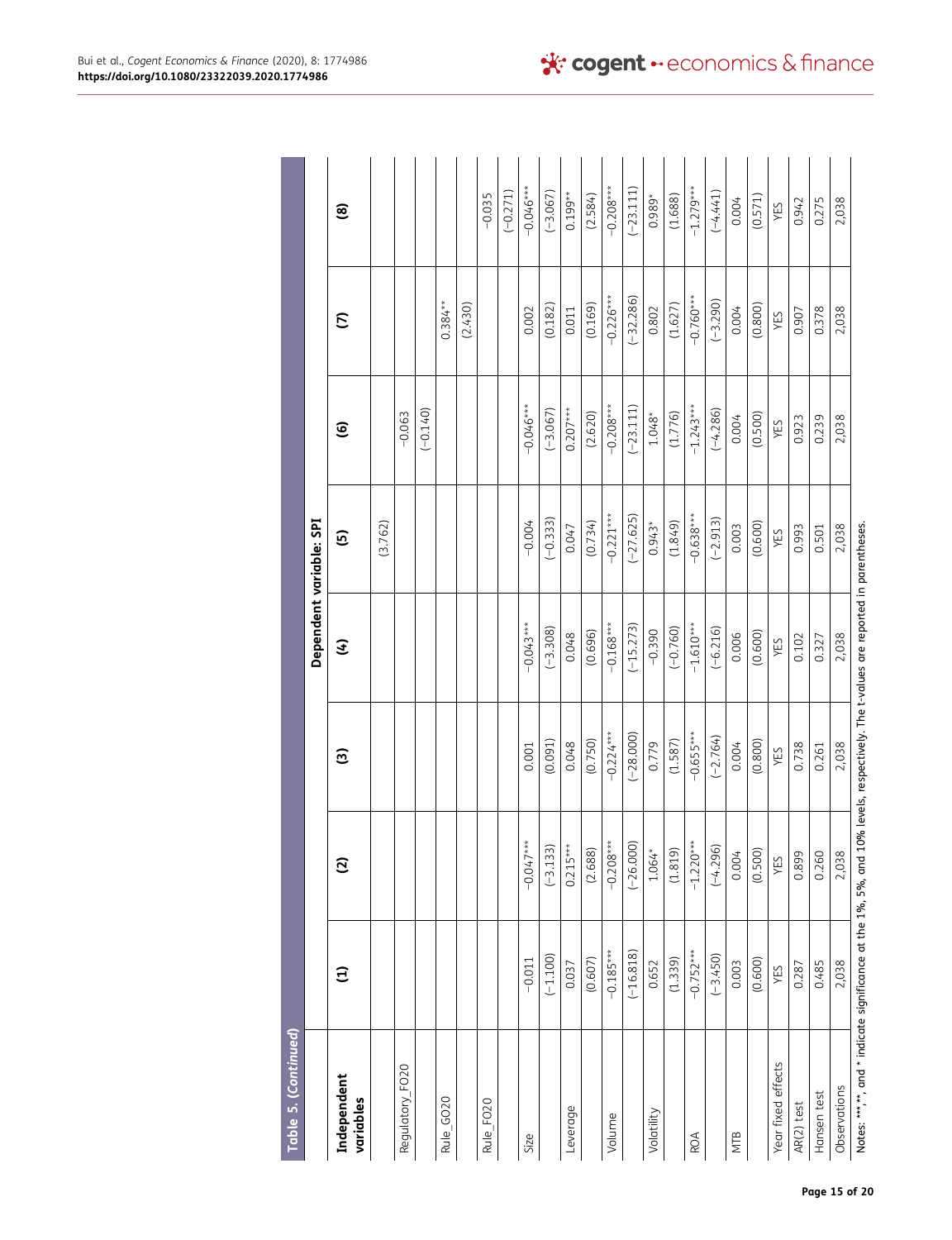<span id="page-16-0"></span>

| Table 6. This table reports the result of the robustness test. All variables are defined in Table 1 |               |                          |             |            |                         |                        |             |                        |
|-----------------------------------------------------------------------------------------------------|---------------|--------------------------|-------------|------------|-------------------------|------------------------|-------------|------------------------|
|                                                                                                     |               |                          |             |            | Dependent variable: SPI |                        |             |                        |
| Independent<br>variables                                                                            | $\widehat{E}$ | $\overline{c}$           | ම           | E          | $\mathbf{G}$            | $\widehat{\mathbf{e}}$ | $\tilde{c}$ | $\mathbf{\widehat{e}}$ |
| Constant                                                                                            | 4.489***      | $4.634***$               | $4.240***$  | 3.840***   | 5.519***                | $4.682***$             | $4.875***$  | $4.375***$             |
|                                                                                                     | (16.443)      | $\widehat{H}$<br>(13.47) | (14.570)    | (14.491)   | (18.520)                | (13.730)               | (17.663)    | (15.909)               |
| GO50                                                                                                | $-0.209***$   |                          | $-0.335***$ |            | $1.106***$              |                        | $-0.147*$   |                        |
|                                                                                                     | $(-4.098)$    |                          | $(-5.000)$  |            | (3.435)                 |                        | $(-1.750)$  |                        |
| FO50                                                                                                |               |                          |             | 0.126      |                         | 15.236                 |             | $-0.121$               |
|                                                                                                     |               | $\frac{0.105}{(0.094)}$  |             | (0.534)    |                         | (1.485)                |             | $(-0.244)$             |
| Government                                                                                          | 0.059         | $0.452***$               |             |            |                         |                        |             |                        |
|                                                                                                     | (0.444)       | $\widehat{m}$<br>(4.91)  |             |            |                         |                        |             |                        |
| Political                                                                                           |               |                          | $1.888***$  | $1.982***$ |                         |                        |             |                        |
|                                                                                                     |               |                          | (14.866)    | (16.616)   |                         |                        |             |                        |
| Regulatory                                                                                          |               |                          |             |            | $1.618***$              | $3.705***$             |             |                        |
|                                                                                                     |               |                          |             |            | (7.970)                 | (19.097)               |             |                        |
| Rule                                                                                                |               |                          |             |            |                         |                        | $0.821***$  | $0.998***$             |
|                                                                                                     |               |                          |             |            |                         |                        | (9.225)     | (16.361)               |
| Government_GO50                                                                                     | $1.191***$    |                          |             |            |                         |                        |             |                        |
|                                                                                                     | (3.193)       |                          |             |            |                         |                        |             |                        |
| Government_FO50                                                                                     |               | $-86.505$                |             |            |                         |                        |             |                        |
|                                                                                                     |               | $(-0.776)$               |             |            |                         |                        |             |                        |
| Political_GO50                                                                                      |               |                          | $0.588*$    |            |                         |                        |             |                        |
|                                                                                                     |               |                          | (1.675)     |            |                         |                        |             |                        |
| Political_FO50                                                                                      |               |                          |             | $-0.750$   |                         |                        |             |                        |
|                                                                                                     |               |                          |             | $(-0.762)$ |                         |                        |             |                        |
| Regulatory_GO50                                                                                     |               |                          |             |            | $2.628***$              |                        |             |                        |
|                                                                                                     |               |                          |             |            |                         |                        |             | (Continued)            |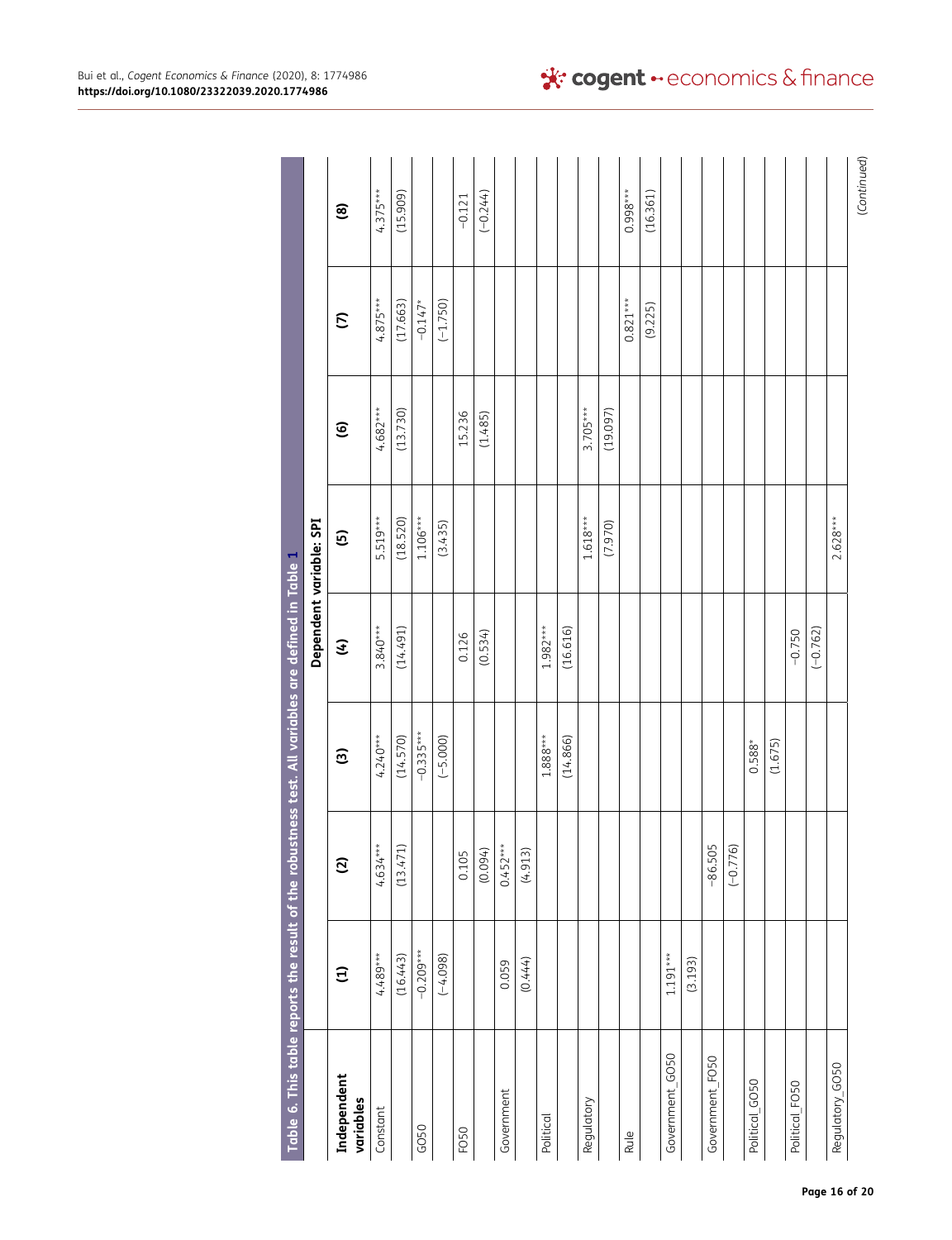| Table 6. (Continued)     |               |                |             |                         |                |                        |             |             |
|--------------------------|---------------|----------------|-------------|-------------------------|----------------|------------------------|-------------|-------------|
|                          |               |                |             | Dependent variable: SPI |                |                        |             |             |
| Independent<br>variables | $\widehat{E}$ | $\overline{c}$ | ම           | E                       | $\overline{5}$ | $\widehat{\mathbf{e}}$ | S           | ම           |
|                          |               |                |             |                         | (4.185)        |                        |             |             |
| Regulatory_FO50          |               |                |             |                         |                | 36.117                 |             |             |
|                          |               |                |             |                         |                | (1.550)                |             |             |
| Rule_GO50                |               |                |             |                         |                |                        | $0.506*$    |             |
|                          |               |                |             |                         |                |                        | (1.727)     |             |
| Rule_FO50                |               |                |             |                         |                |                        |             | 0.617       |
|                          |               |                |             |                         |                |                        |             | (0.100)     |
| Size                     | 0.000         | 0.009          | $-0.009$    | $-0.025**$              | $-0.007$       | 0.009                  | 0.000       | $-0.027**$  |
|                          | (0.000)       | (0.600)        | $(-0.818)$  | $(-2.273)$              | $(-0.538)$     | (0.600)                | (0.000)     | $(-2.455)$  |
| Leverage                 | 0.107         | $-0.177$       | $0.117*$    | 0.097                   | $0.139*$       | $-0.173$               | 0.090       | $0.116*$    |
|                          | (1.507)       | $(-1.416)$     | (1.671)     | (1.470)                 | (1.904)        | $(-1.384)$             | (1.216)     | (1.813)     |
| Volume                   | $-0.215***$   | $-0.225***$    | $-0.197***$ | $-0.168***$             | $-0.205***$    | $-0.228***$            | $-0.216***$ | $-0.166***$ |
|                          | $(-26.875)$   | $(-22.500)$    | $(-15.154)$ | $(-14.000)$             | $(-22.778)$    | $(-22.800)$            | $(-24.000)$ | $(-13.833)$ |
| Volatility               | $1.400**$     | $-0.391$       | 0.854       | 0.861                   | $1.633***$     | $-0.371$               | $1.140*$    | $0.993*$    |
|                          | (2.473)       | $-(0.426)$     | (1.475)     | (1.543)                 | (2.758)        | $- (0.404)$            | (1.959)     | (1.783)     |
| ROA                      | $-0.357$      | $-2.138***$    | $-0.350$    | $-0.627***$             | $-0.144$       | $-2.103***$            | $-0.412$    | $-0.518**$  |
|                          | $(-1.235)$    | $(-3.705)$     | $(-1.241)$  | $(-2.691)$              | $(-0.516)$     | $(-3.696)$             | $(-1.426)$  | $(-2.323)$  |
| NTB                      | 0.002         | 0.010          | 0.001       | 0.001                   | 0.001          | 0.007                  | 0.001       | 0.001       |
|                          | (0.500)       | (0.435)        | (0.200)     | (0.200)                 | (0.250)        | (0.333)                | (0.250)     | (0.250)     |
| Year fixed effects       | YES           | YES            | YES         | YES                     | YES            | YES                    | YES         | YES         |
| AR(2) test               | 0.631         | 0.706          | 0.759       | 0.223                   | 0.947          | 0.527                  | 0.626       | 0.223       |
| Hansen test              | 0.189         | 0.575          | 0.130       | 0.146                   | 0.177          | 0.635                  | 0.165       | 0.125       |
| Observations             | 2,038         | 2,038          | 2,038       | 2,038                   | 2,038          | 2,038                  | 2,038       | 2,038       |
|                          |               |                |             |                         |                |                        |             |             |

Notes: \*\*\*,\*\*, and \* indicate significance at the 1%, 5%, and 10% levels, respectively. The t-values are reported in parentheses.<br>Notes: \*\*\*,\*\*, and \* indicate significance at the 1%, 5%, and 10% levels, respectively. The Notes: \*\*\*,\*\*, and \* indicate significance at the 1%, 5%, and 10% levels, respectively. The t-values are reported in parentheses.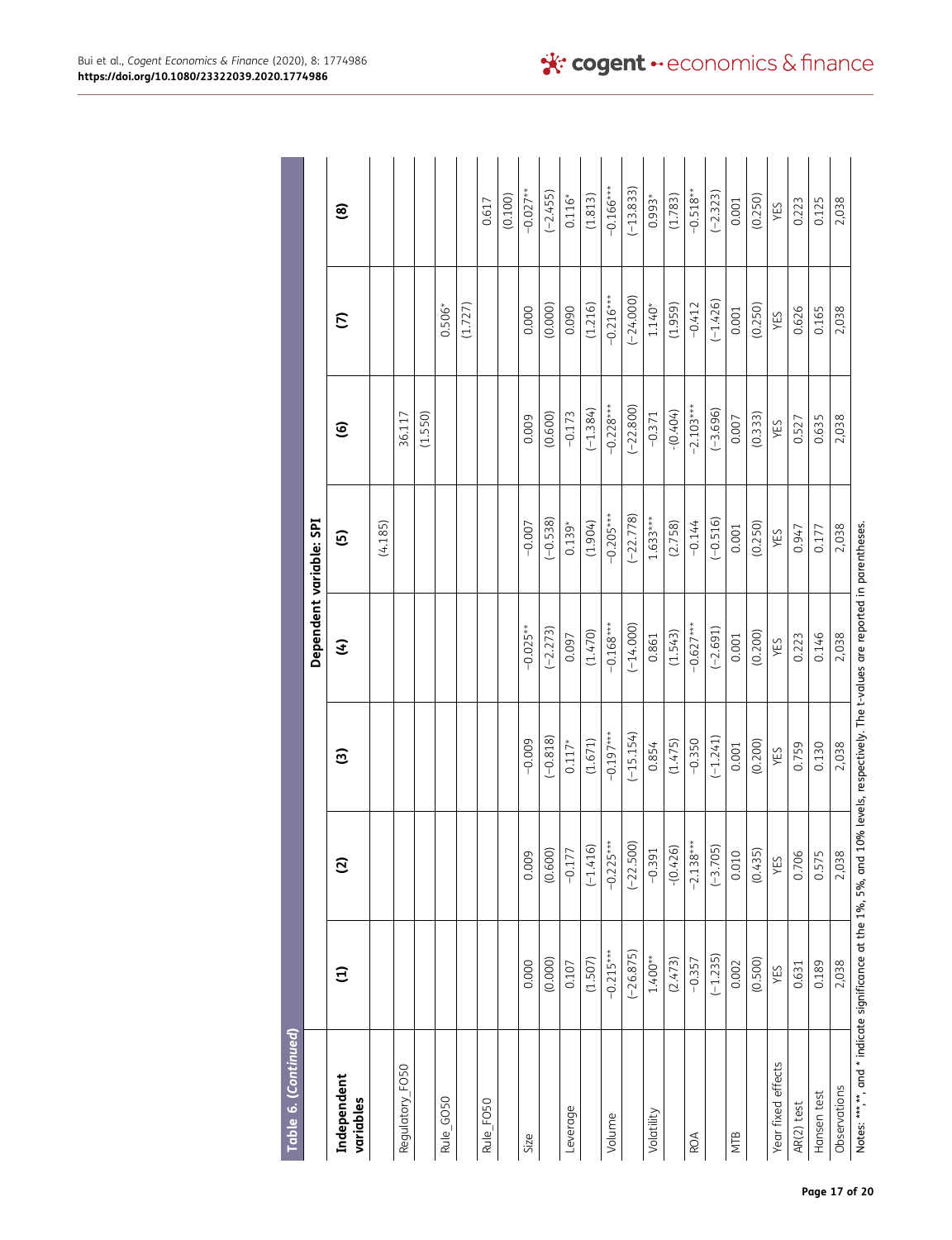government ownership tend to disclose more firm-specific information in a better institutional environment, our results also complement the finding reported by Vo ([2018\)](#page-20-2), who suggests that state ownership in transitional economies has more political privileges over non-state ownership. Combined with the fact that stock price informativeness of government-owned firms is higher when there is an improvement in the institutional environment, our findings provide evidence on the role of ownership structure in explaining the variations in firm's stock returns and thus contributes to better understanding the importance of institutional development in concentrated ownership environments for financial markets.

## *4.4. Robustness test*

<span id="page-18-7"></span>To gauge the reliability of the findings, we check the robustness by using an alternative threshold to identify ownership. In line with Doan et al. ([2018](#page-19-30)), we change the dummy variable for ownership at the threshold of 20 percent to 50 percent. As Table [6](#page-16-0) shows, the results indicate unchanged relationships between the variables in the model. Therefore, our main findings are robust.

#### <span id="page-18-3"></span>**5. Conclusions**

This study investigates the relationship between ownership structure and stock price informativeness considering the important role of national governance quality in Vietnam, an emerging country. We explicitly analyze the influence of ownership types by distinguishing between the government, domestic private, and foreign ownership. Using a sample of listed firms on the Ho Chi Minh Stock Exchange over the period from 2009 to 2018, we find evidence that higher foreign ownership is associated with higher stock price informativeness, whereas higher government ownership is associated with lower stock price informativeness. In addition, we find that national governance quality mitigates the negative effects of government ownership on the informativeness of a firm's stock prices. The study takes national governance quality as an institutional factor that influences managerial behavior, limits the expropriation of connected-firm resources for political purposes and improves the incorporation of firm-specific information into government-controlled firms' stock prices in an emerging country in which the governance environment is still weak.

This study has strong policy implications in the context of transitional economies, which usually have weaker investor protection than developed countries do in several ways. First, our study offers additional empirical evidence on the relationship between ownership structure and stock price informativeness in emerging countries. The results clearly suggest that more foreign ownership increases stock price informativeness, and vice versa, with state ownership. Second, we clarify whether national governance quality plays a role in determining the relationship between ownership structure and a firm's stock price informativeness. Finally, a clear understanding of stock price informativeness is important for policymakers in proposing policies to attract foreign investors, promote the privatization process, and upgrade the national institutional environment.

#### **Funding**

The authors received no direct funding for this research.

#### **Author details**

<span id="page-18-2"></span><span id="page-18-1"></span>Thi-Kim-Dung Bui<sup>1,2</sup> E-mail: dungbtk@hanyang.ac.kr ORCID ID: http://orcid.org/0000-0003-3695-5100 Anh-Tuan Doan[3](#page-1-0)  E-mail: tuandoan@isb.edu.vn ORCID ID: http://orcid.org/0000-0003-2580-3507

#### <span id="page-18-0"></span>Hyoung-Goo Kang[1](#page-1-0)

- 
- E-mail: hyoungkang@ehanyang.ac.kr 1 Department of Finance, School of Business, Hanyang
- University, Seoul, South Korea. 2 Faculty of Economics and Business Administration, Dalat University, Lamdong, Vietnam. 3 International School of Business, University of
- Economics, Ho Chi Minh City, Vietnam.

#### **Citation information**

Cite this article as: Institutional environment, ownership structure and firm-specific information: Evidence from a transitional economy, Thi-Kim-Dung Bui, Anh-Tuan Doan & Hyoung-Goo Kang*, Cogent Economics & Finance* (2020), 8: 1774986.

#### **Note**

<span id="page-18-4"></span>1. The internet sources include [https://info.worldbank.](https://info.worldbank.org/governance/wgi/and) [org/governance/wgi/and](https://info.worldbank.org/governance/wgi/and) <http://www.fiingroup.vn/>.

#### **References**

- <span id="page-18-5"></span>Arellano, M., & Bond, S. [\(1991\)](#page-8-2). Some tests of specification for panel data: Monte Carlo evidence and an application to employment equations. *The Review of Economic Studies*, *58*(2), 277–297. <https://doi.org/10.2307/2297968>
- <span id="page-18-6"></span>Arellano, M., & Bover, O. [\(1995](#page-8-3)). Another look at the instrumental variable estimation of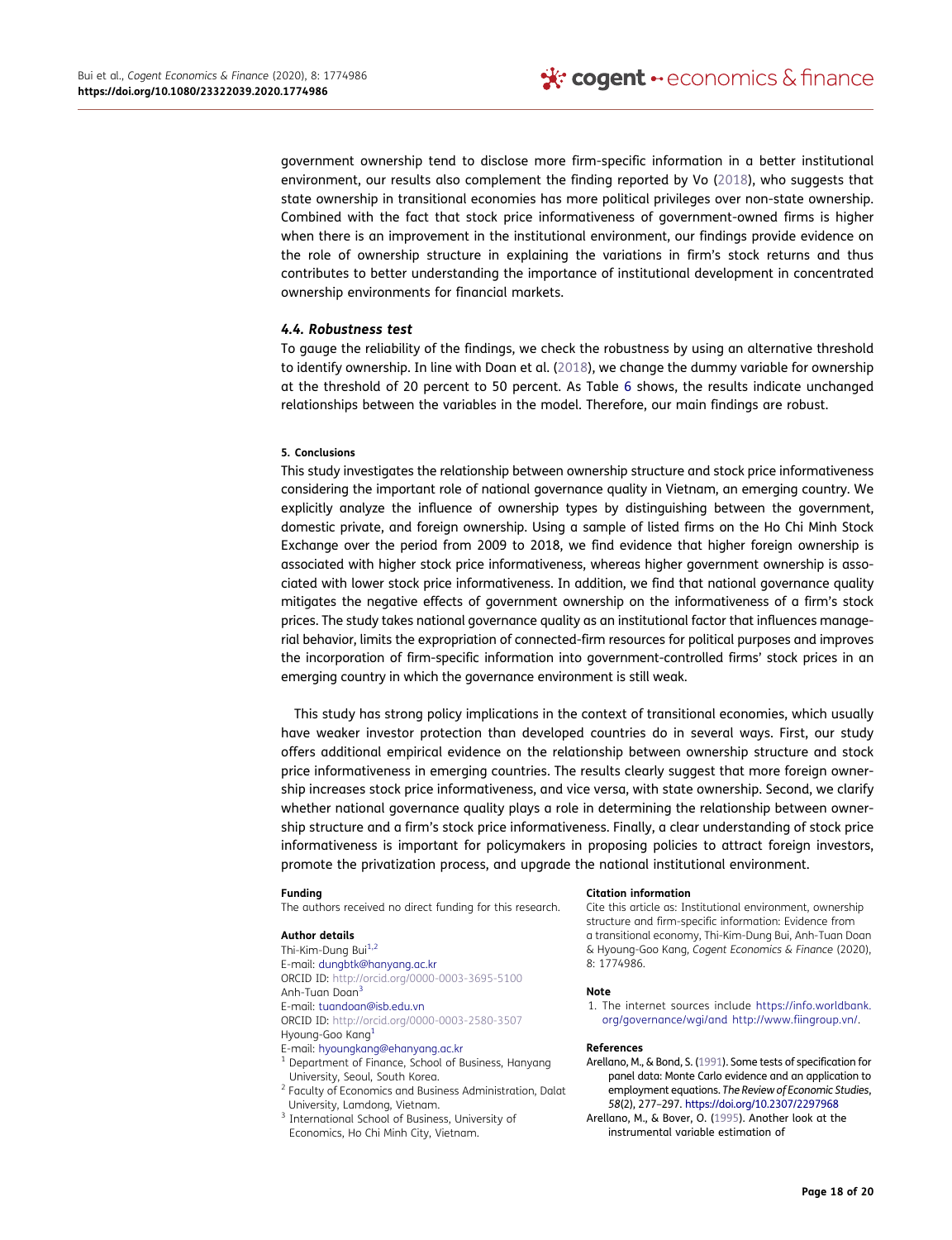error-components models. *Journal of Econometrics*, *68*(1), 29–51. [https://doi.org/10.1016/0304-4076\(94\)](https://doi.org/10.1016/0304-4076(94)01642-D)  [01642-D](https://doi.org/10.1016/0304-4076(94)01642-D)

- <span id="page-19-20"></span>Aslan, H., & Kumar, P. ([2012\)](#page-5-0). Strategic ownership structure and the cost of debt. *Review of Financial Studies*, *25*(7), 2257–2299. [https://doi.org/10.1093/](https://doi.org/10.1093/rfs/hhs062)  [rfs/hhs062](https://doi.org/10.1093/rfs/hhs062)
- <span id="page-19-8"></span>Ben-Nasr, H., & Cosset, J.-C. ([2014\)](#page-3-1). State ownership, political institutions, and stock price informativeness: Evidence from privatization. *Journal of Corporate Finance*, *29*(C), 179–199. [https://doi.org/10.1016/j.](https://doi.org/10.1016/j.jcorpfin.2014.10.004) [jcorpfin.2014.10.004](https://doi.org/10.1016/j.jcorpfin.2014.10.004)
- <span id="page-19-28"></span>Blundell, R., & Bond, S. [\(1998](#page-8-3)). Initial conditions and moment restrictions in dynamic panel data models. *Journal of Econometrics*, *87*(1), 115–143. [https://doi.](https://doi.org/10.1016/S0304-4076(98)00009-8)  [org/10.1016/S0304-4076\(98\)00009-8](https://doi.org/10.1016/S0304-4076(98)00009-8)
- <span id="page-19-4"></span>Boubaker, S., Mansali, H., & Rjiba, H. [\(2014\)](#page-2-0). Large controlling shareholders and stock price synchronicity. *Journal of Banking & Finance*, *40*(C), 80–96. [https://](https://doi.org/10.1016/j.jbankfin.2013.11.022)  [doi.org/10.1016/j.jbankfin.2013.11.022](https://doi.org/10.1016/j.jbankfin.2013.11.022)
- <span id="page-19-5"></span>Brockman, P., & Yan, X. ([2009\)](#page-2-0). Block ownership and firm-specific information. *Journal of Banking & Finance*, *33*(2), 308–316. [https://doi.org/10.1016/j.](https://doi.org/10.1016/j.jbankfin.2008.08.011) [jbankfin.2008.08.011](https://doi.org/10.1016/j.jbankfin.2008.08.011)
- <span id="page-19-1"></span>Chan, K., & Hameed, A. ([2006\)](#page-2-1). Stock price synchronicity and analyst coverage in emerging markets. *Journal of Financial Economics*, *80*(1), 115–147. [https://doi.](https://doi.org/10.1016/j.jfineco.2005.03.010)  [org/10.1016/j.jfineco.2005.03.010](https://doi.org/10.1016/j.jfineco.2005.03.010)
- <span id="page-19-30"></span>Doan, A.-T., Lin, K.-L., & Doong, S.-C. ([2018\)](#page-18-7). What drives bank efficiency? The interaction of bank income diversification and ownership. *International Review of Economics & Finance*, *55*(C), 203–219. [https://doi.org/](https://doi.org/10.1016/j.iref.2017.07.019) [10.1016/j.iref.2017.07.019](https://doi.org/10.1016/j.iref.2017.07.019)
- <span id="page-19-17"></span>Fan, J. P., & Wong, T. J. ([2002\)](#page-5-1). Corporate ownership structure and the informativeness of accounting earnings in East Asia. *Journal of Accounting and Economics*, *33*(3), 401–425. [https://doi.org/10.1016/](https://doi.org/10.1016/S0165-4101(02)00047-2)  [S0165-4101\(02\)00047-2](https://doi.org/10.1016/S0165-4101(02)00047-2)
- <span id="page-19-14"></span>Filatotchev, I., Jackson, G., & Nakajima, C. ([2012\)](#page-4-0). Corporate governance and national institutions: A review and emerging research agenda. *Asia Pacific Journal of Management*, *30*(4), 965–986. [https://doi.](https://doi.org/10.1007/s10490-012-9293-9) [org/10.1007/s10490-012-9293-9](https://doi.org/10.1007/s10490-012-9293-9)
- <span id="page-19-15"></span>Froot, K. A., & Ramadorai, T. [\(2001](#page-5-2)). *The information content of international portfolio flows*. National Bureau of Economic Research.
- <span id="page-19-16"></span>Grinblatt, M., & Keloharju, M. ([2000\)](#page-5-3). The investment behavior and performance of various investor types: A study of Finland's unique data set. *Journal of Financial Economics*, *55*(1), 43–67. [https://doi.org/10.](https://doi.org/10.1016/S0304-405X(99)00044-6)  [1016/S0304-405X\(99\)00044-6](https://doi.org/10.1016/S0304-405X(99)00044-6)
- <span id="page-19-10"></span>Grossman, S. J., & Stiglitz, J. E. [\(1980](#page-4-1)). On the impossibility of informationally efficient markets. *The American Economic Review*, *70*(3), 393–408. https://doi.org/ 10.7916/D8765R99
- <span id="page-19-3"></span>Gul, F. A., Kim, J.-B., & Qiu, A. A. [\(2010](#page-2-0)). Ownership concentration, foreign shareholding, audit quality, and stock price synchronicity: Evidence from China. *Journal of Financial Economics*, *95*(3), 425–442. <https://doi.org/10.1016/j.jfineco.2009.11.005>
- <span id="page-19-6"></span>Hasan, I., Song, L., & Wachtel, P. ([2014\)](#page-2-2). Institutional development and stock price synchronicity: Evidence from China. *Journal of Comparative Economics*, *42*(1), 92–108. <https://doi.org/10.1016/j.jce.2013.07.006>
- <span id="page-19-0"></span>He, W., Li, D., Shen, J., & Zhang, B. [\(2013](#page-2-3)). Large foreign ownership and stock price informativeness around the world. *Journal of International Money and Finance*, *36*(C), 211–230. [https://doi.org/10.1016/j.](https://doi.org/10.1016/j.jimonfin.2013.04.002) iimonfin.2013.04.002

<span id="page-19-27"></span>Holtz-Eakin, D., Newey, W., & Rosen, H. S. ([1988\)](#page-8-2). Estimating vector autoregressions with panel data. *Econometrica: Journal of the Econometric Society*, *56*  (6), 1371–1395. <https://doi.org/10.2307/1913103>

- <span id="page-19-13"></span>Jensen, M. C., & Meckling, W. H. [\(1976\)](#page-4-2). Theory of the firm: Managerial behavior, agency costs and ownership structure. *Journal of Financial Economics*, *3*(4), 305–360. [https://doi.org/10.1016/0304-405X\(76\)90026-X](https://doi.org/10.1016/0304-405X(76)90026-X)
- <span id="page-19-18"></span>Jin, L., & Myers, S. C. [\(2006](#page-5-4)). R2 around the world: New theory and new tests. *Journal of Financial Economics*, *79*(2), 257–292. [https://doi.org/10.1016/j.jfineco.](https://doi.org/10.1016/j.jfineco.2004.11.003) [2004.11.003](https://doi.org/10.1016/j.jfineco.2004.11.003)
- <span id="page-19-24"></span>Kaufmann, D., Kraay, A., & Mastruzzi, M. ([2011\)](#page-7-0). The worldwide governance Indicators: Methodology and analytical issues. *Hague Journal on the Rule of Law*, *3*  (2), 220–246. [https://doi.org/10.1017/](https://doi.org/10.1017/S1876404511200046) [S1876404511200046](https://doi.org/10.1017/S1876404511200046)
- <span id="page-19-25"></span>Knudsen, J. S. ([2011\)](#page-7-0). Company delistings from the UN global compact: Limited business demand or domestic governance failure? *Journal of Business Ethics*, *103*(3), 331–349. [https://doi.org/10.1007/](https://doi.org/10.1007/s10551-011-0875-0)  [s10551-011-0875-0](https://doi.org/10.1007/s10551-011-0875-0)
- <span id="page-19-23"></span>La Porta, R., Lopez-de-Silanes, F., & Shleifer, A. [\(1999](#page-7-1)). Corporate ownership around the world. *The Journal of Finance*, *54*(2), 471–517. [https://doi.org/10.1111/](https://doi.org/10.1111/0022-1082.00115)  [0022-1082.00115](https://doi.org/10.1111/0022-1082.00115)
- <span id="page-19-2"></span>Morck, R., Yeung, B., & Yu, W. [\(2000](#page-2-1)). The information content of stock markets: Why do emerging markets have synchronous stock price movements? *Journal of Financial Economics*, *58*(1–2), 215–260. [https://doi.](https://doi.org/10.1016/S0304-405X(00)00071-4) [org/10.1016/S0304-405X\(00\)00071-4](https://doi.org/10.1016/S0304-405X(00)00071-4)
- <span id="page-19-21"></span>Ngobo, P. V., & Fouda, M. [\(2012](#page-5-5)). Is 'Good' governance good for business? A cross-national analysis of firms in African countries. *Journal of World Business*, *47*(3), 435–449. [https://doi.org/10.1016/j.](https://doi.org/10.1016/j.jwb.2011.05.010) [jwb.2011.05.010](https://doi.org/10.1016/j.jwb.2011.05.010)
- <span id="page-19-22"></span>Nguyen, T., Locke, S., & Reddy, K. ([2015\)](#page-5-6). Ownership concentration and corporate performance from a dynamic perspective: Does national governance quality matter? *International Review of Financial Analysis*, *41*(C), 148–161. [https://doi.org/10.1016/j.](https://doi.org/10.1016/j.irfa.2015.06.005) [irfa.2015.06.005](https://doi.org/10.1016/j.irfa.2015.06.005)
- <span id="page-19-11"></span>Piotroski, J. D., & Roulstone, D. T. [\(2004](#page-4-3)). The influence of analysts, institutional investors, and insiders on the incorporation of market, industry, and firm-specific information into stock prices. *The Accounting Review*, *79*(4), 1119–1151. [https://doi.org/10.2308/accr.2004.](https://doi.org/10.2308/accr.2004.79.4.1119)  [79.4.1119](https://doi.org/10.2308/accr.2004.79.4.1119)
- <span id="page-19-9"></span>Roll, R. [\(1988](#page-3-2)). R-squared. *Journal of Finance*, *43*(3), 541–566. https://doi.org/10.1111/j.1540-6261.1988. tb04591.x
- <span id="page-19-29"></span>Roodman, D. ([2009\)](#page-8-4). How to do xtabond2: An introduction to difference and system GMM in Stata. *The Stata Journal*, *9*(1), 86–136. [https://doi.org/10.1177/](https://doi.org/10.1177/1536867X0900900106) [1536867X0900900106](https://doi.org/10.1177/1536867X0900900106)
- <span id="page-19-12"></span>Shleifer, A., & Vishny, R. W. [\(1986](#page-4-4)). Large shareholders and corporate control. *Journal of Political Economy*, *94*(3, Part 1), 461–488. [https://doi.org/10.1086/](https://doi.org/10.1086/261385) [261385](https://doi.org/10.1086/261385)
- <span id="page-19-19"></span>Shleifer, A., & Vishny, R. W. [\(1989](#page-5-4)). Management entrenchment: The case of manager-specific investments. *Journal of Financial Economics*, *25*(1), 123–139. [https://doi.org/10.1016/0304-405X\(89\)](https://doi.org/10.1016/0304-405X(89)90099-8)  [90099-8](https://doi.org/10.1016/0304-405X(89)90099-8)
- <span id="page-19-7"></span>Tran, L. T. H., Hoang, T. T. P., & Tran, H. X. [\(2018](#page-2-4)). Stock liquidity and ownership structure during and after the 2008 global financial crisis: Empirical evidence from an emerging market. *Emerging Markets Review*, *37*(C), 114–133. <https://doi.org/10.1016/j.ememar.2018.07.001>
- <span id="page-19-26"></span>Van Essen, M., Engelen, P.-J., & Carney, M. ([2013\)](#page-7-2). Does "Good" corporate governance help in a crisis? The impact of country- and firm-level governance mechanisms in the European financial crisis.